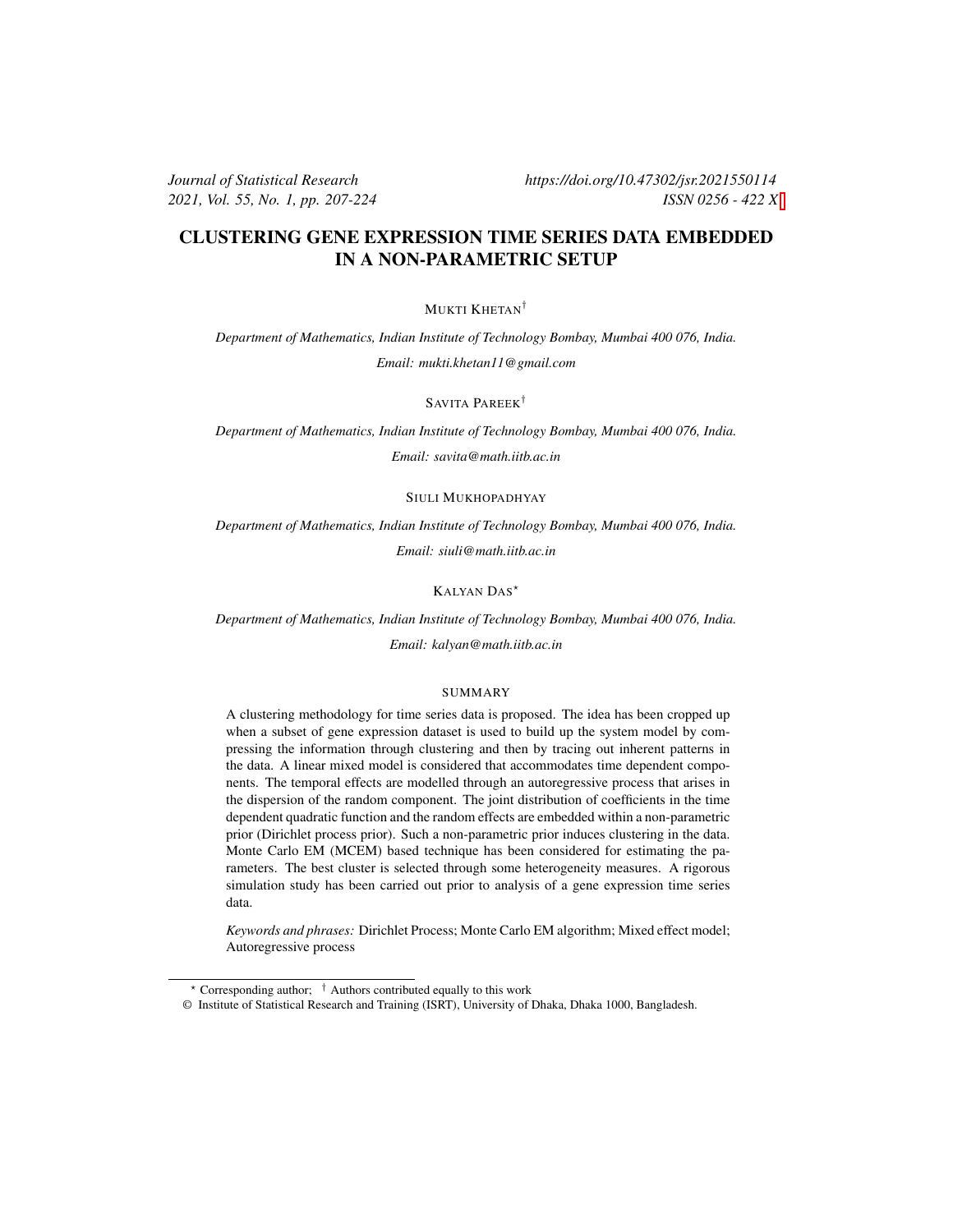## 1 Introduction

Time-series clustering has been of growing interest because of its abound applications in many areas such as energy, weather, retail, stock, financial, personalized drug design [\(Pirim et al., 2012\)](#page-17-0) and cancer sub-type identification [\(de Souto et al., 2008\)](#page-16-0) using gene expression data. The goal in such circumstances is to identify the structure in an unlabelled data set by objectively dividing data points into groups (called 'clusters') such that observations within the same cluster tend to be more similar (according to pre-specified criteria) than those in different clusters [\(Wu et al., 2008\)](#page-17-1). With the increasing prevalence of time series data, time series clustering has been gaining much attention over the past decade to identify previously unknown trends [\(Aghabozorgi et al., 2015;](#page-15-0) [Begum et al., 2015;](#page-16-1) [Du et al., 2019;](#page-16-2) [Paparrizos and Gravano, 2015\)](#page-17-2). However, the evaluation of clustering algorithms is inherently challenging because these statistical algorithms are, by design, exploratory in nature.

Clustering gene expression time series is an application that has attracted a lot of interest. Analysis of time series clusters is an essential tool in exploring and understanding gene networks, whilst incorporating knowledge of the time series into the model can improve the method's ability to discern clusters. In time series analysis of gene expression data, the aim is to stratify the genes according to their differential temporal behaviors. Genes with similar expression patterns may reflect functional responses of biological relevance. However, these measurements come with intrinsic noise, which makes their time series clustering a problematic task.

To develop a gene expression model-based time series that accounts for clustering, we propose a random-effects mixture model coupled with a Dirichlet-process (DP) prior. The random-effects would capture the high level of noise in the data that arises from several sources. Under the randomeffects model, we use the full data, rather than reducing the data to the means across replicates, which may not be accurate with this level of noise. Moreover, we do not make many assumptions about the underlying biological process, which is still mostly unknown. Novel patterns detected this way are unlikely to be the result of potentially inappropriate assumptions. The advantage of considering a Dirichlet-process prior enables us to estimate the number of clusters directly from the data. Several authors [\(Green and Richardson, 2001;](#page-16-3) [Medvedovic and Sivaganesan, 2002;](#page-17-3) [Medvedovic et al., 2004;](#page-17-4) [Celeux et al., 2005;](#page-16-4) [Beal and Krishnamurthy, 2006;](#page-16-5) [Fraley and Raftery, 2007;](#page-16-6) [Booth et al., 2008;](#page-16-7) [Rasmussen et al., 2009;](#page-17-5) [McNicholas and Murphy, 2010;](#page-17-6) [Cooke et al., 2011;](#page-16-8) [Kyung, 2015\)](#page-16-9) have considered different approaches for model-based clustering on time series data using mixture of Gaussian distributions.

In this study, we consider a linear mixed model that accommodates subject specific variations and time dependent components. The temporal effects are modeled with a first-order autoregressive process through the random effects dispersion. The joint distribution of some coefficients and the random effects of an entire-time series are embedded within a non-parametric prior (Dirichlet process prior). Such a non-parametric prior induces clustering in the data. Our approach is pseudo-Bayesian, in the sense that the MCEM based technique has been adopted in model estimation under the assumption of the DP process (an infinite mixture of Gaussian components) on the random component and a quadratic trend component in the mixed model. The best cluster is selected following a heterogeneity measure as proposed by [Dahl](#page-16-10) [\(2009\)](#page-16-10).

We use the gene expression study from [Mehra et al.](#page-17-7) [\(2006\)](#page-17-7) for illustration purpose. Streptomyces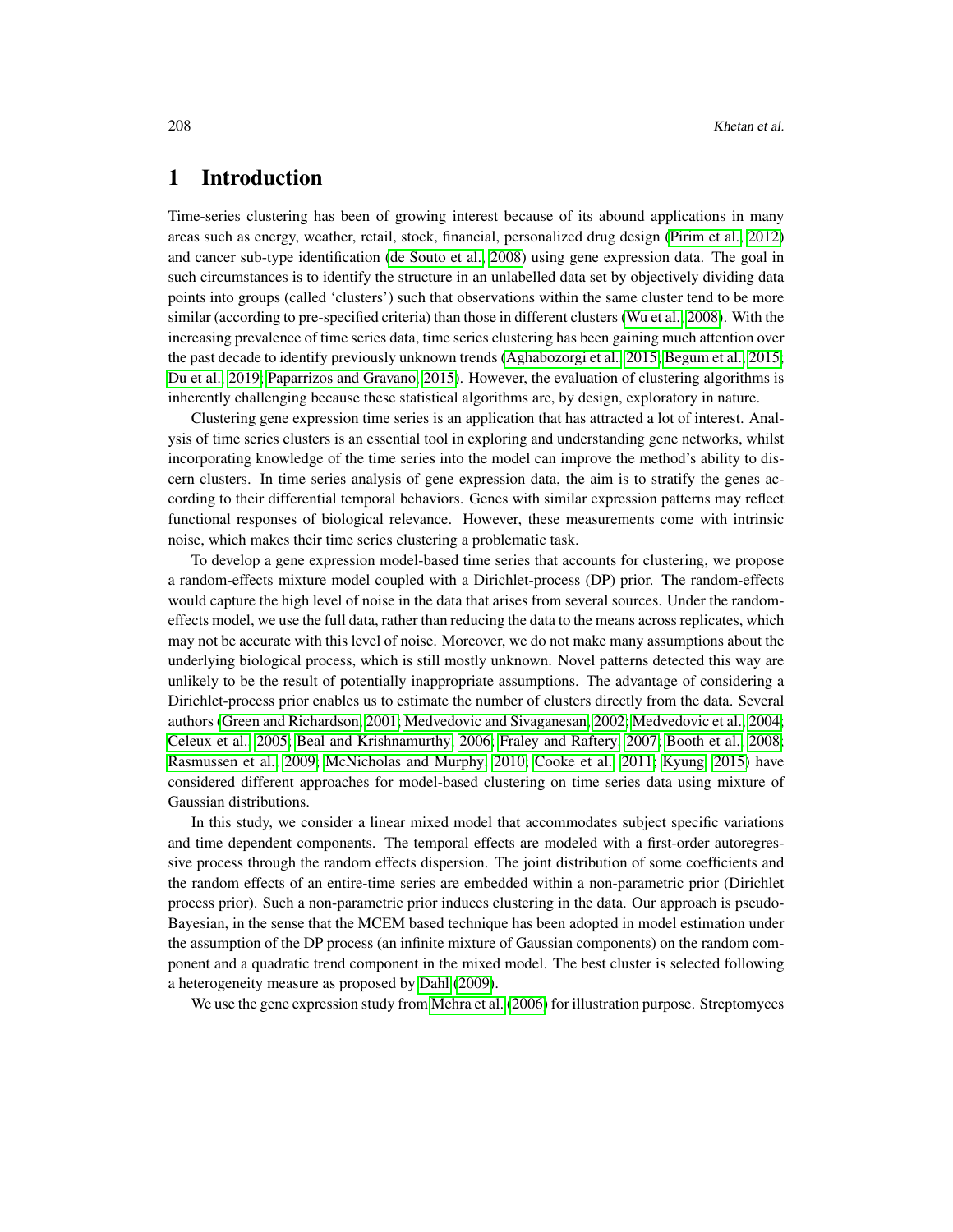coelicolor (a bacteria) is the organism of interest in their study. The significance of this bacteria is that it is used for antibiotic production. In this organism, various genes are involved in antibiotic production.

Microarray-based transcription profiling performed over time gives the information required to capture transcription dynamics. It is interesting to find out which of the genes are involved in antibiotic production. [Mehra et al.](#page-17-7) [\(2006\)](#page-17-7) performed a k-means clustering technique using Spotfire to identify the cluster sequence. However, the k-means algorithm ignores the behaviour of genes over time. Our proposed algorithm using Dirichlet process random-effects estimates the parameters and detects the cluster sequence, average number of clusters taking into account the dependence over time.

Another drawback of the k-means clustering is that the number of cluster, 'c', is fixed and difficult to predict. Also, each observation belongs to the cluster with the nearest mean along with ignoring the time dependency. To overcome these limitations, our proposed model does clustering with the assumption of the distribution of 'c' and utilizes the AR(1) model and quadratic trend simultaneously for modeling the dependence over time.

The structure of the article is as follows: we motivate our model, starting with a dynamic linear model and depict a Bayesian non-parametric mixture framework for clustering. Section [2](#page-2-0) deals with the methodology where MCEM based technique has been adopted. Section [3](#page-8-0) performs the detailed simulation study on the proposed algorithm. Section [4](#page-10-0) covers the analysis of gene expression data and its importance. Section [5](#page-13-0) discusses the interpretation of the results and conclusions; the paper ends with Section [5.](#page-13-0)

# <span id="page-2-0"></span>2 Model and Methodology

Let  $y_{it}$  denote the  $t^{\text{th}}$  observation from the i<sup>th</sup> subject where  $i = 1, 2, ..., n$  and  $t = 1, 2, ..., T$ . The model is expressed as

<span id="page-2-1"></span>
$$
y_{it} = \beta_0 + \sum_{l=1}^{p} \beta_l x_{lit} + f_i(t) + \gamma_{it} + \varepsilon_{it}.
$$
 (2.1)

The terms in the model are  $\beta_0$ : an intercept;  $\beta_l$ : a fixed effect associated with the predictor variable  $x_l$ ,  $l = 1, 2, \ldots, p$ ;  $f_i(t)$ : a quadratic function of time,  $f_i(t) = \alpha_{1i}t + \alpha_{2i}t^2$ ;  $\gamma_{it}$ : an autoregressive term,  $\gamma_{it} = \rho \gamma_{i\overline{t-1}} + e_{it}; \varepsilon_{it}:$  a random error following  $N\left(0, \sigma_e^2\right)$ .

Equation [\(2.1\)](#page-2-1) can be rewritten in matrix form as,

$$
\mathbf{y}_i = \mathbf{X}_i \boldsymbol{\beta} + \mathbf{Z}_i \mathbf{b}_i + \boldsymbol{\varepsilon}_i; \quad i = 1, 2, \dots, n,
$$
 (2.2)

where  $y_i = (y_{i1}, y_{i2}, \dots, y_{iT})'_{T \times 1}$ ;  $\bm{X}_i = [\bm{1}_T \mid \bm{x}_1 \mid \cdots \mid \bm{x}_p]_{T \times \overline{p+1}}$ , for  $l = 1, 2, \dots, p$ ,  $\boldsymbol{x}_l = (x_{l1}, x_{l2}, \dots, x_{lT})$ ;  $\boldsymbol{Z}_i = [\boldsymbol{Z}_{1i} | \boldsymbol{Z}_{2i}]_{T \times \overline{T+2}}$ , where  $\boldsymbol{Z}_{1i} = [\boldsymbol{a} | \boldsymbol{a} \odot \boldsymbol{a}]$ , and  $\boldsymbol{Z}_{2i} = \boldsymbol{I}_T$ , for  $\boldsymbol{a} \, = \, (1,2,\ldots,T)^{\prime}; \, \boldsymbol{\beta} \, = \, (\beta_0, \beta_1, \ldots, \beta_p)^\prime_{\tau}$  $\frac{\partial}{\partial p+1 \times 1}; \, \bm{b}_i \, = \, (\bm{\alpha}_i, \bm{\gamma}_i)^{\prime}_i$  $\frac{\sigma}{T+2\times1}$ , where  $\alpha_i = (\alpha_{1i}, \alpha_{2i})'_{2\times1}$ and  $\gamma_i = (\gamma_{i1}, \gamma_{i2}, \dots, \gamma_{iT})'_{T \times 1}$ . Here  $b_i \sim G$ , where we assume  $G \stackrel{d}{=} DP(\nu, G_0)$ , and  $G_0 \sim$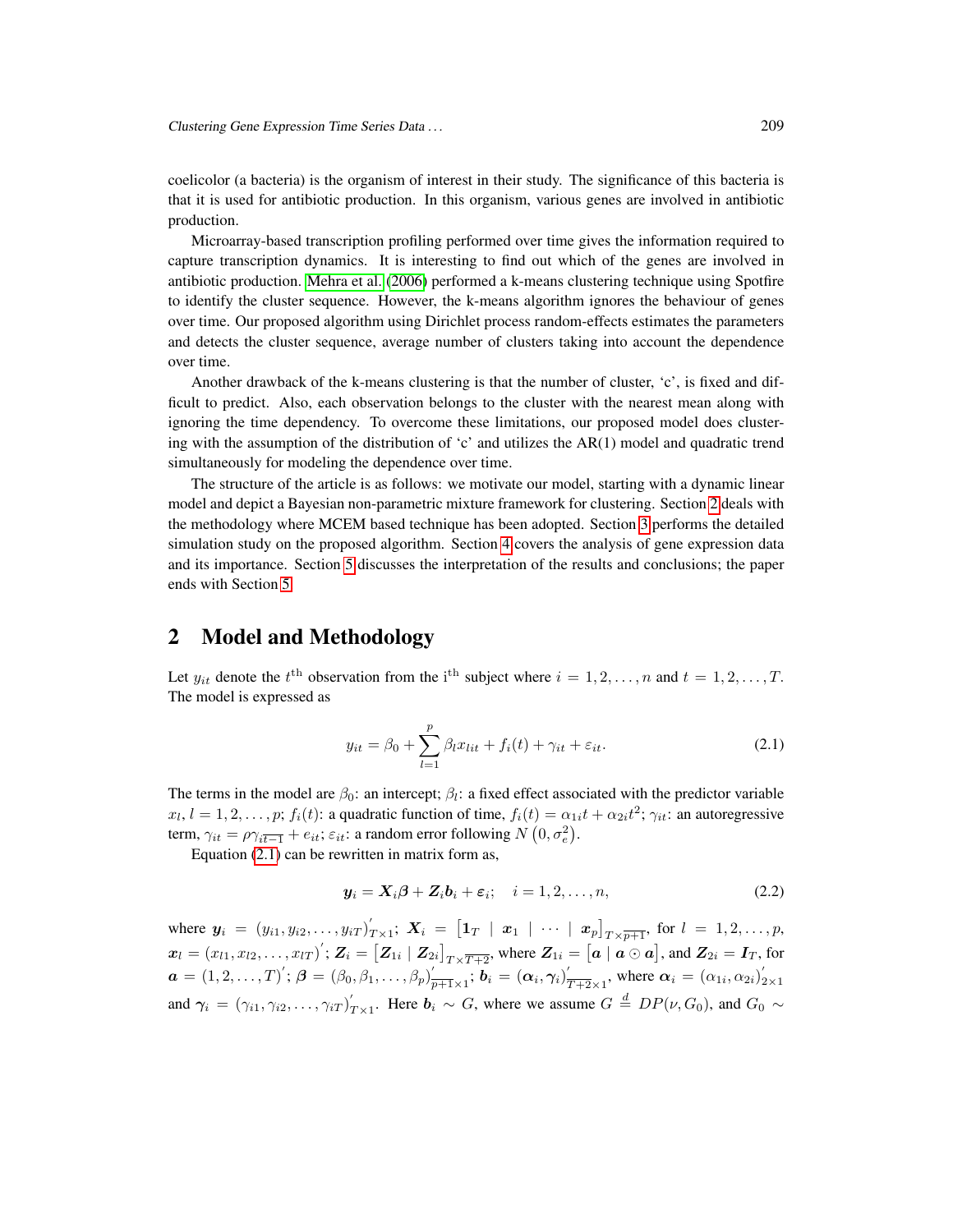$N_{T+2}(\mathbf{0}, \Sigma_b)$ , where DP indicates the Dirichlet process,  $\nu$  is a positive scaling or precision parameter,  $G_0$  is a base distribution, and

$$
\Sigma_b = \text{diag}(\Sigma_\alpha, \Sigma_\gamma), \text{ where } \Sigma_\alpha = \text{diag}(\sigma_1^2, \sigma_2^2), \Sigma_\gamma = \sigma_g^2 \mathbf{R}
$$

$$
\mathbf{R} = \frac{1}{(1 - \rho^2)} \big[ (\rho^{|j - i|})_{ij} \big]_{T \times T}, \quad \varepsilon_i = \left( \varepsilon_{i1}, \varepsilon_{i2}, \dots, \varepsilon_{iT} \right)', \quad \varepsilon_i \sim N\big(0, \sigma_e^2 \mathbf{I}_T\big)
$$

and,  $\sigma_1^2$ ,  $\sigma_2^2$ ,  $\sigma_g^2$  are the variance components involved in the covariance matrix of base measure.

According to Maceachern and Müller [\(1998\)](#page-17-8), we can represent the  $b_i$  in terms of  $s, \phi$ . Here  $s_i$  is a latent variable which represents the cluster number of the  $i<sup>th</sup>$  observation. Suppose  $k<sub>i</sub>$  denotes the number of clusters among  $b_1, b_2, \ldots, b_{i-1}$  and  $\eta_{ih}$  is the number of  $s_h$ ,  $h < i$ , such that  $s_h = h$ , using the above information, the conditional probabilities  $s_i | s_1, s_2, \ldots, s_{i-1}, \nu$  can then be explained as the i<sup>th</sup> observation, either allocated at the existing  $h<sup>th</sup>$  cluster or the new  $(k_i + 1)<sup>th</sup>$  cluster given  $s_1, s_2, \ldots, s_{i-1}$  with probabilities  $\eta_{ih}/(\nu + i - 1)$ ;  $h = 1, 2, \ldots, k_i$  and  $\nu/(\nu + i - 1)$  respectively.

Further, we assume that  $\phi_h$  represents the distribution of the  $h^{\text{th}}$  cluster. So, when  $s_i = h, b_i =$  $\phi_h \forall i = 1, 2, \ldots, n; h = 1, 2, \ldots, k$  (k is the number of distinct  $s_i$ ). Therefore, the joint distribution of  $s, \phi$  induces the distribution of  $b_1, b_2, \ldots, b_n$  through  $b_i = \phi_{s_i}$ .

The precision parameter  $\nu$  has an important role in clustering the observations. A larger value of  $\nu$  specified that more clusters will be formed. The average number of distinct clusters are found from the relation  $E(k) = \sum_{i=1}^{n} \nu/(\nu + i - 1)$  [\(Charles E. Antoniak, 1986\)](#page-16-11). Also, determines which  $y_i$  should be combined together when considered in terms of the distribution of  $b_i$ . Under these assumptions, the conditional model takes the form,

<span id="page-3-1"></span>
$$
\boldsymbol{y}_i|\boldsymbol{\phi}, \boldsymbol{s} \sim N_T\big(\boldsymbol{X}_i\boldsymbol{\beta} + \boldsymbol{Z}_i\boldsymbol{\phi}_{s_i}, \sigma_e^2\boldsymbol{I}_T\big), \quad \boldsymbol{\phi}_{s_i}|\boldsymbol{s} \sim G_0. \tag{2.3}
$$

Remark. *If replicates were included at each time point then the model would be rewritten as:*

Let  $y_{itk}$  denote the  $k^{\text{th}}$  replicate at  $t^{\text{th}}$  time point of  $i^{\text{th}}$  subject where  $i = 1, 2, \ldots, n$ ;  $t =$  $1, 2, \ldots, T$  *and*  $k = 1, 2, \ldots, r$ *. The model is expressed in eq.* [\(2.4\)](#page-3-0) *as* 

<span id="page-3-0"></span>
$$
y_{itk} = \beta_0 + \sum_{l=1}^{p} \beta_l x_{litk} + f_i(t) + \gamma_{itk} + \varepsilon_{itk}.
$$
 (2.4)

*However,*  $x_{litk} = x_{lit}$ ,  $\forall k$  and  $\gamma_{itk} = \rho \gamma_{i\overline{t-1}k} + e_{itk}$ , and  $\varepsilon_{itk}$ : a random error following  $N(0, \sigma_e^2)$ . *Equation* [\(2.4\)](#page-3-0) *can be rewritten as before in matrix form as*

$$
\mathbf{y}_i = \mathbf{X}_i \boldsymbol{\beta} + \mathbf{Z}_i \mathbf{b}_i + \boldsymbol{\varepsilon}_i; \quad i = 1, 2, \ldots, n,
$$

where  $y_i = (y_{i11}, \ldots, y_{i1r}, \ldots, y_{iT1}, \ldots, y_{iTr})'_{rT \times 1}$  and for  $l = 1, 2, \ldots, p$ ,  $x_l = (x_{l1}, x_{l2}, \ldots, x_{l1})'_{rT \times 1}$  $x_{lT}$  $\rangle'$ , therefore we have

$$
\boldsymbol{X}_i = \begin{bmatrix} \boldsymbol{1}_T \otimes \boldsymbol{1}_r \mid \boldsymbol{x}_1 \otimes \boldsymbol{1}_r \mid \cdots \mid \boldsymbol{x}_p \otimes \boldsymbol{1}_r \end{bmatrix}_{rT \times \overline{p+1}}.
$$

Let  $\boldsymbol{a} = (1, 2, \dots, T)^T$ *. Then* 

$$
\boldsymbol{Z}_i = \begin{bmatrix} \boldsymbol{Z}_{1i} & \boldsymbol{Z}_{2i} \end{bmatrix}_{rT \times \overline{T+2}}, \quad \boldsymbol{Z}_{1i} = \begin{bmatrix} \boldsymbol{a} \otimes \boldsymbol{1}_r & \boldsymbol{(a} \odot \boldsymbol{a}) \otimes \boldsymbol{1}_r \end{bmatrix}, \quad \boldsymbol{Z}_{2i} = \boldsymbol{I}_T \otimes \boldsymbol{1}_r.
$$

*The rest of the things will remain unaltered.*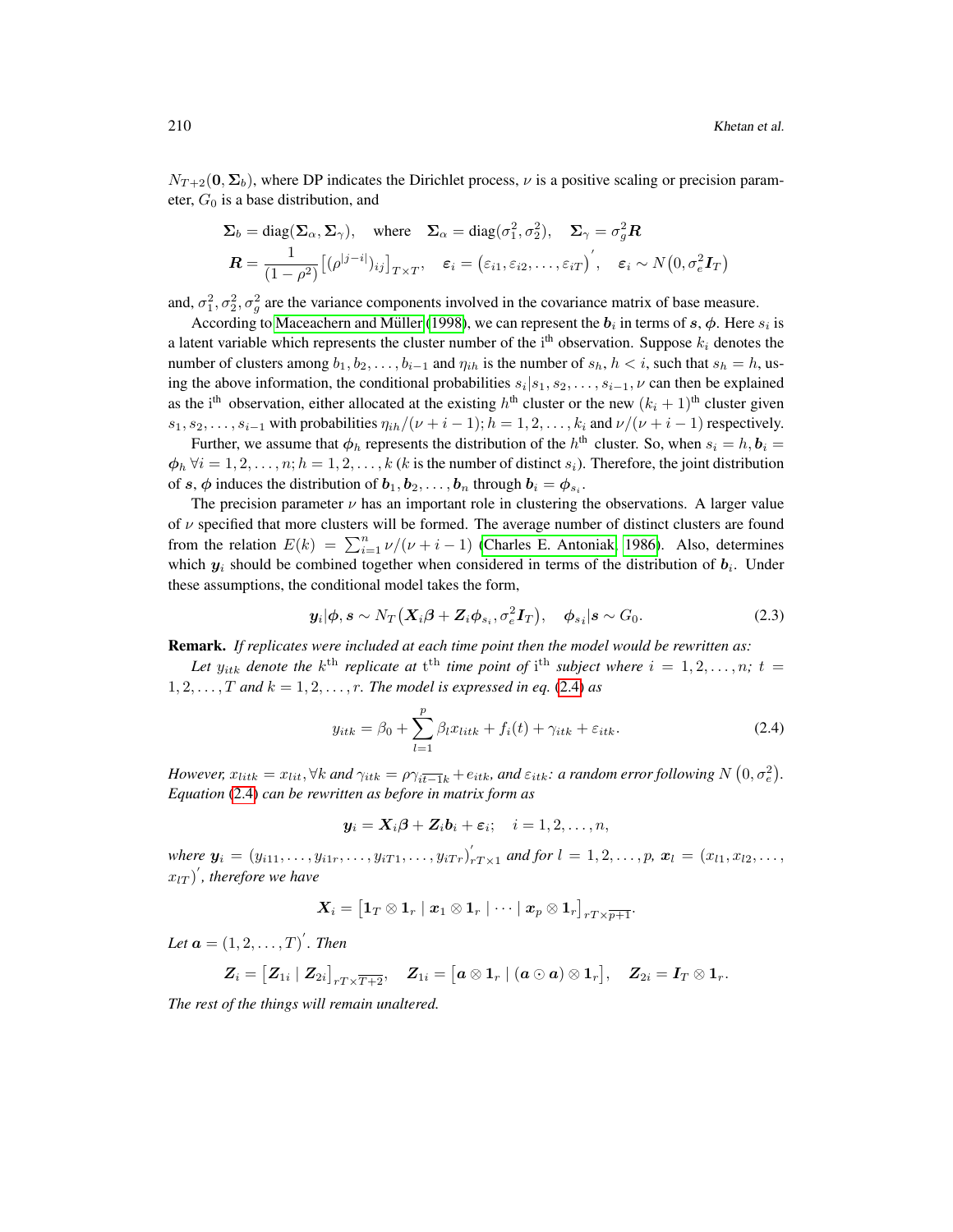### 2.1 Maximum likelihood estimation

To obtain the estimate of the parameters  $(\beta, \sigma_e^2, \sigma_1^2, \sigma_2^2, \sigma_g^2, \rho, \nu)$ , we maximize the marginal log likelihood with respect to the parameters. The expression of marginal log likelihood is given below.

<span id="page-4-0"></span>
$$
l = \log\bigg(\sum_{s} \int_{\phi} f(\mathbf{y}, \phi, s; \xi) d\phi\bigg),\tag{2.5}
$$

where  $f(\mathbf{y}, \phi, \mathbf{s}; \boldsymbol{\xi})$  is the the joint distribution of  $(\mathbf{y}, \phi, \mathbf{s})$  and can be written as

$$
f(\boldsymbol{y},\boldsymbol{\phi},\boldsymbol{s};\boldsymbol{\xi}) \propto \bigg(\prod_{i=1}^n f(\boldsymbol{y}_i|\boldsymbol{\phi},\boldsymbol{s}) f(\boldsymbol{\phi}_{s_i}|\boldsymbol{s})\bigg) p(\boldsymbol{s}|\nu),
$$

where  $\xi = (\beta, \sigma_e^2, \tau, \nu)$ ,  $\tau = (\sigma_1^2, \sigma_2^2, \sigma_g^2, \rho)$  and  $p(s|\nu)$  is obtained by multiplying the conditional probabilities, discussed in Section [2.](#page-2-0) However, the exact computation of the integral and sum in eq. [\(2.5\)](#page-4-0) is intractable. The MCEM algorithm [\(Dempster et al., 1977\)](#page-16-12) is a popular iterative algorithm to solve such a problem. However, there remains a difficulty that the joint posterior distribution of  $(\phi, s)$  involves high dimensional integrals. Next, we illustrate how an MCEM type algorithm can be used for ML estimation in the Dirichlet process linear mixed model.

### <span id="page-4-2"></span>2.2 An MCEM-type algorithm

To perform the two steps of the EM algorithm for maximizing the marginal log-likelihood given in eq. [\(2.5\)](#page-4-0), we need the following result. The proof of the result is given in Appendix [A.1.](#page-14-0)

<span id="page-4-3"></span>**Proposition 1.** Let y denote the observed data, u denote the unobserved data,  $\theta \in \Theta$  denote the *parameter vector,*  $(y, u)$  *is the complete data, l is the marginal log likelihood and*  $l_c$  *is the complete data log likelihood. Then the score function based on marginal log likelihood*  $(S(\theta))$  *is same as conditional expected value of score function based on complete data log likelihood*  $(S_c(\theta))$  *given the observed data, i.e.,*

<span id="page-4-1"></span>
$$
S(\boldsymbol{\theta}) = E_{\boldsymbol{u}|\boldsymbol{y}}(S_c(\boldsymbol{\theta})).
$$

In our problem, the score function of marginal log likelihood is

$$
\frac{\partial Q}{\partial \boldsymbol{\xi}} = E_{\boldsymbol{\phi}, \boldsymbol{s} | \boldsymbol{y}, \boldsymbol{\xi}^{(m)}} \bigg( \frac{\partial l_c(\boldsymbol{\xi}; \boldsymbol{y}, \boldsymbol{\phi}, \boldsymbol{s})}{\partial \boldsymbol{\xi}} \bigg), \tag{2.6}
$$

where  $l_c(\xi; y, \phi, s)$  is the complete data log likelihood that can be written as

$$
l_c(\boldsymbol{\xi}; \boldsymbol{y}, \boldsymbol{\phi}, \boldsymbol{s}) = \log \bigg( \prod_{i=1}^n f(\boldsymbol{y}_i | \boldsymbol{\phi}, \boldsymbol{s}) f(\boldsymbol{\phi}_{s_i} | \boldsymbol{s}) \bigg) + \log p(\boldsymbol{s} | \nu)
$$
  
= 
$$
\sum_{i=1}^n \log f(\boldsymbol{y}_i | \boldsymbol{\phi}, \boldsymbol{s}) + \sum_{i=1}^n \log f(\boldsymbol{\phi}_{s_i} | \boldsymbol{s}) + \log p(\boldsymbol{s} | \nu).
$$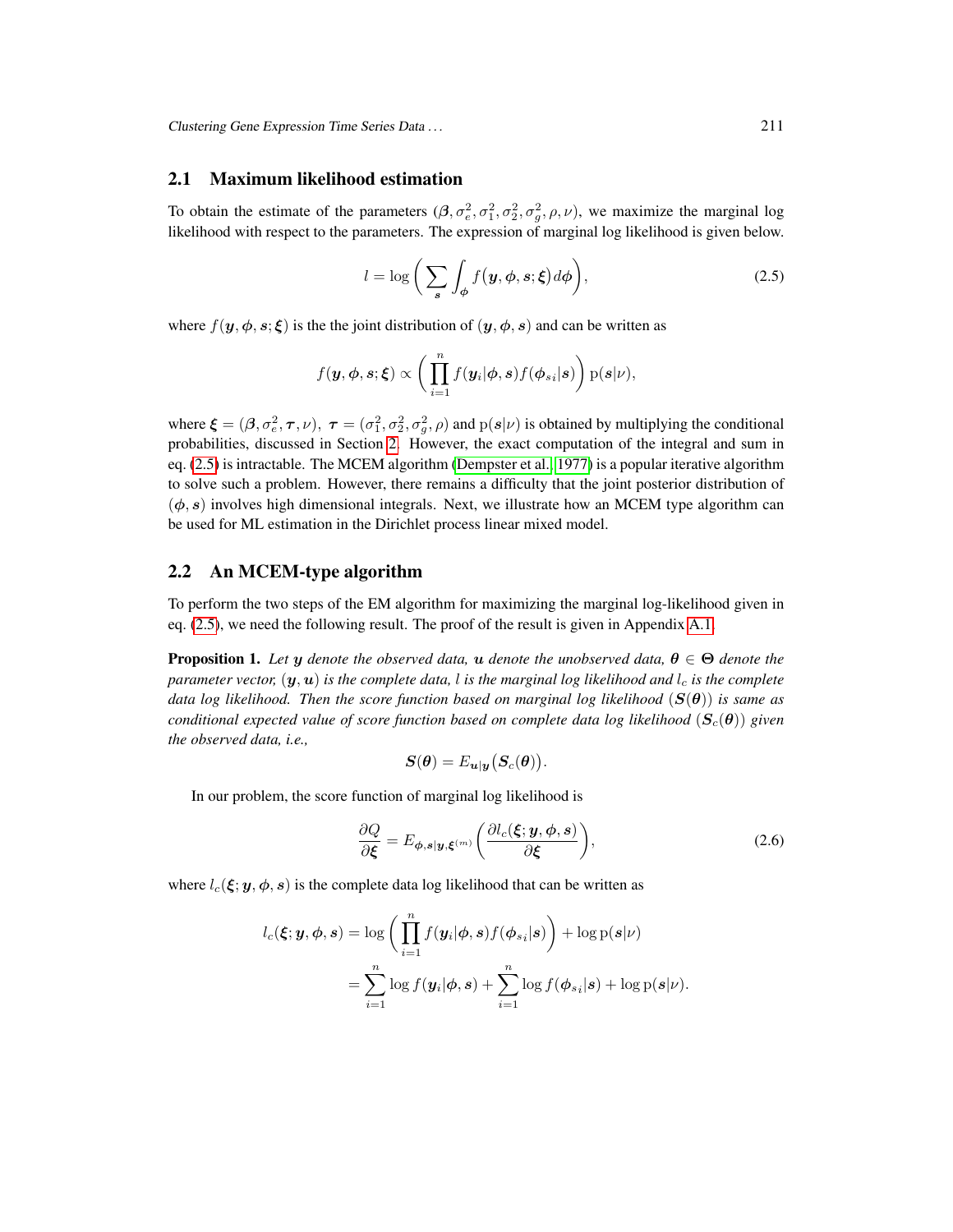Using eq. [\(2.3\)](#page-3-1)  $l_c(\xi; y, \phi, s)$  can be expressed as,

$$
l_c(\xi; \mathbf{y}, \phi, \mathbf{s}) = \sum_{i=1}^n \left( -\frac{T}{2} \log \sigma_e^2 - \frac{1}{2\sigma_e^2} (\mathbf{y}_i - \mathbf{X}_i \boldsymbol{\beta} - \mathbf{Z}_i \phi_{s_i})' (\mathbf{y}_i - \mathbf{X}_i \boldsymbol{\beta} - \mathbf{Z}_i \phi_{s_i}) - \frac{1}{2} \log |\mathbf{\Sigma}_b| - \frac{1}{2} \phi'_{s_i} \mathbf{\Sigma}_b^{-1} \phi_{s_i} \right) + \log \left( \frac{\nu^k (\nu - 1)!}{(\nu + n - 1)! k!} \prod_{h=1}^k (\eta_h - 1)! \right), \tag{2.7}
$$

where  $\eta_h$  is the total number of observations in  $r<sup>th</sup>$  cluster. Now, we calculate the score equations based on the complete data log likelihood by differentiating eq. [\(2.7\)](#page-5-0) with respect to parameters. Specifically,

<span id="page-5-0"></span>
$$
\mathbf{S}_c(\boldsymbol{\xi}) = \Big(\mathbf{S}_c(\boldsymbol{\beta}), S_c(\sigma_e^2), S_c(\sigma_1^2), S_c(\sigma_2^2), S_c(\sigma_g^2), S_c(\rho), S_c(\nu)\Big).
$$

(i) The expression for  $(S_c(\beta), S_c(\sigma_e^2))$  is obtained by differentiating  $\sum_{i=1}^n (\log f(y_i|\phi, s))$ with respect to  $\beta$ ,  $\sigma_e^2$  respectively.

$$
S_c(\boldsymbol{\beta}) = \sum_{i=1}^n \frac{1}{\sigma_e^2} \boldsymbol{X}_i' (\boldsymbol{y}_i - \boldsymbol{X}_i \boldsymbol{\beta} - \boldsymbol{Z}_i \boldsymbol{\phi}_{s_i}),
$$
  
\n
$$
S_c(\sigma_e^2) = \sum_{i=1}^n \bigg( -\frac{T}{2\sigma_e^2} + \frac{1}{2\sigma_e^4} (\boldsymbol{y}_i - \boldsymbol{X}_i \boldsymbol{\beta} - \boldsymbol{Z}_i \boldsymbol{\phi}_{s_i})' (\boldsymbol{y}_i - \boldsymbol{X}_i \boldsymbol{\beta} - \boldsymbol{Z}_i \boldsymbol{\phi}_{s_i}) \bigg).
$$

(ii) Expression of  $S_c(\nu)$  is obtained by differentiating log  $p(s|\nu)$  with respect to  $\nu$ .

$$
S_c(\nu) = \frac{k}{\nu} - \sum_{i=1}^n \frac{1}{\nu + i - 1}.
$$

(iii) The expression for  $(S_c(\sigma_1^2), S_c(\sigma_2^2), S_c(\sigma_g^2), S_c(\rho))$  is obtained by differentiating  $\sum_{i=1}^{n} (\log f(\phi_{s_i} | \bm{s}))$  with respect to  $\sigma_1^2$ ,  $\sigma_2^2$ ,  $\sigma_g^2$ ,  $\rho$  respectively.

$$
S_c(\sigma_j^2) = \sum_{i=1}^n \left( -\frac{1}{2\sigma_j^2} + \frac{1}{2\sigma_j^4} \phi_{s_i[j]}^2 \right), j = 1, 2,
$$
  
\n
$$
S_c(\sigma_g^2) = \sum_{i=1}^n \left( -\frac{T}{2\sigma_g^2} + \frac{1}{2\sigma_g^4} \phi_{s_i[-q]}^{\prime} \mathbf{R}^{-1} \phi_{s_i[-q]} \right), q = (1, 2),
$$
  
\n
$$
S_c(\rho) = \sum_{i=1}^n \left( -\frac{1}{2} tr(\mathbf{R}^{-1} \mathbf{R}^*) + \frac{1}{2\sigma_g^2} \phi_{s_i[-q]}^{\prime} \mathbf{R}^{-1} \mathbf{R}^* \mathbf{R}^{-1} \phi_{s_i[-q]} \right), q = (1, 2),
$$

where  $\phi_{s_i} = (\phi_{s_i[1]}, \phi_{s_i[2]}, \dots, \phi_{s_i[T+2]}), \phi_{s_i[-j]}$  contains all elements of  $\phi_{s_i}$  except the  $j^{\text{th}}$ element and  $\mathbf{R}^* = \frac{\partial \mathbf{R}}{\partial \rho}$ .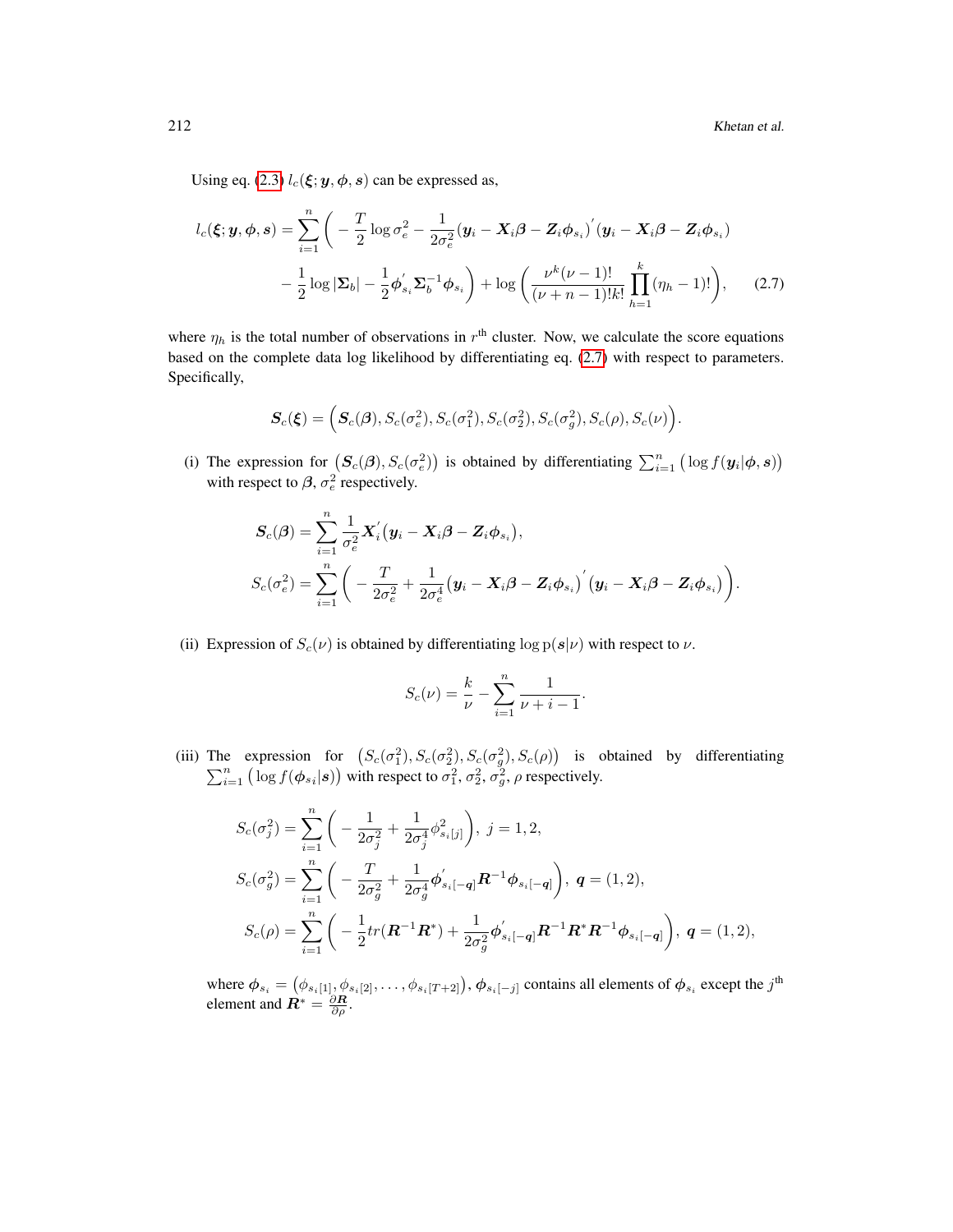#### 2.2.1 Maximization step

In eq. [\(2.6\)](#page-4-1) analytical evaluation of conditional expectation is difficult, so we consider Monte Carlo Markov Chain (MCMC) methods to draw random samples from conditional distributions. The expectations are then approximated by Monte Carlo sums (Section [2.2.2\)](#page-6-0). Furthermore, score equations are solved iteratively by one step Newton Raphson method to get the updated estimates of the parameter. For the parameter vector  $\xi$ , the updated estimates at  $(m + 1)$ <sup>th</sup> iteration is given by

$$
\boldsymbol{\xi}^{(m+1)} = \boldsymbol{\xi}^{(m)} + \boldsymbol{I}^{-1(m)} \frac{\partial Q}{\partial \boldsymbol{\xi}} \Big|_{\boldsymbol{\xi} = \boldsymbol{\xi}^{(m)}},
$$
(2.8)

where information matrix,

$$
\boldsymbol{I} = -\frac{\partial^2 Q}{\partial \boldsymbol{\xi} \partial \boldsymbol{\xi}'} = E_{\boldsymbol{\phi}, \boldsymbol{s} | \boldsymbol{y}, \boldsymbol{\xi}^{(m)}} \bigg( -\frac{\partial^2 l_c(\boldsymbol{\xi}; \boldsymbol{y}, \boldsymbol{\phi}, \boldsymbol{s})}{\partial \boldsymbol{\xi} \partial \boldsymbol{\xi}'} \bigg).
$$

Computation of elements of  $I$  matrix is given in Appendix [A.2.](#page-14-1)

#### <span id="page-6-0"></span>2.2.2 Expectation step

Exact computation of the conditional expectation in eq. [\(2.6\)](#page-4-1) is difficult, so we use Monte Carlo method to approximate the expectation. We adopt the 'no gaps' algorithm given by [Maceachern](#page-17-8) and Müller [\(1998\)](#page-17-8) to generate the observations from the posterior  $\phi$ ,  $s|y$ . In this algorithm,  $s_i$  is restricted to cover the set of integers from 1 to  $k$ . This algorithm works with both conjugate and non-conjugate prior.

Following Maceachern and Müller [\(1998\)](#page-17-8), the conditional posterior distribution of  $s_i$  can be defined as

<span id="page-6-2"></span>
$$
Pr(s_i = h|s_{-i}, \phi, \mathbf{y}) \propto Pr(s_i = h|s_{-i}, \phi) f(\mathbf{y}_i|\phi_{s_i}),
$$
\n(2.9)

where

<span id="page-6-1"></span>
$$
\Pr\left(s_i = h | \mathbf{s}_{-i}, \boldsymbol{\phi}\right) \propto \eta_{-ih}, \ \ h = 1, \dots, \bar{k},
$$
\n
$$
\Pr\left(s_i = \bar{k} + 1 | \mathbf{s}_{-i}, \boldsymbol{\phi}\right) \propto \frac{\nu}{(\bar{k} + 1)},
$$

where  $\bar{k}$  is the total number of distinct components in  $s_{-i}$  and  $s_{-i}$  contain all the elements except  $s_i^{\text{th}}$  element, moreover  $s_{-i} = (s_1, \ldots, s_{i-1}, s_{i+1}, \ldots, s_n)$ .  $\eta_{-ih}$  is the total number of observation in the h<sup>th</sup> cluster after removing the i<sup>th</sup> observation or in other words,  $\eta_{-ih}$  is the number of  $s_{i'}$  such that  $s_{i'} = h$  for  $i \neq i' = 1, 2, ..., n$ .

The conditional posterior distribution of  $\phi$  can be defined as

$$
f(\boldsymbol{\phi}_h|\mathbf{s},\mathbf{y}) \propto g_0(\boldsymbol{\phi}_h); \quad h = k+1,\ldots,n,
$$
\n(2.10)

<span id="page-6-3"></span>
$$
f(\boldsymbol{\phi}_h|\mathbf{s},\mathbf{y}) \propto \bigg(\prod_{\substack{i=1\\ \{s_i=h\}}}^n f(\mathbf{y}_i|\boldsymbol{\phi}_{s_i})\bigg) g_0(\boldsymbol{\phi}_{s_i}); \quad h=1,2,\ldots,k,
$$
\n(2.11)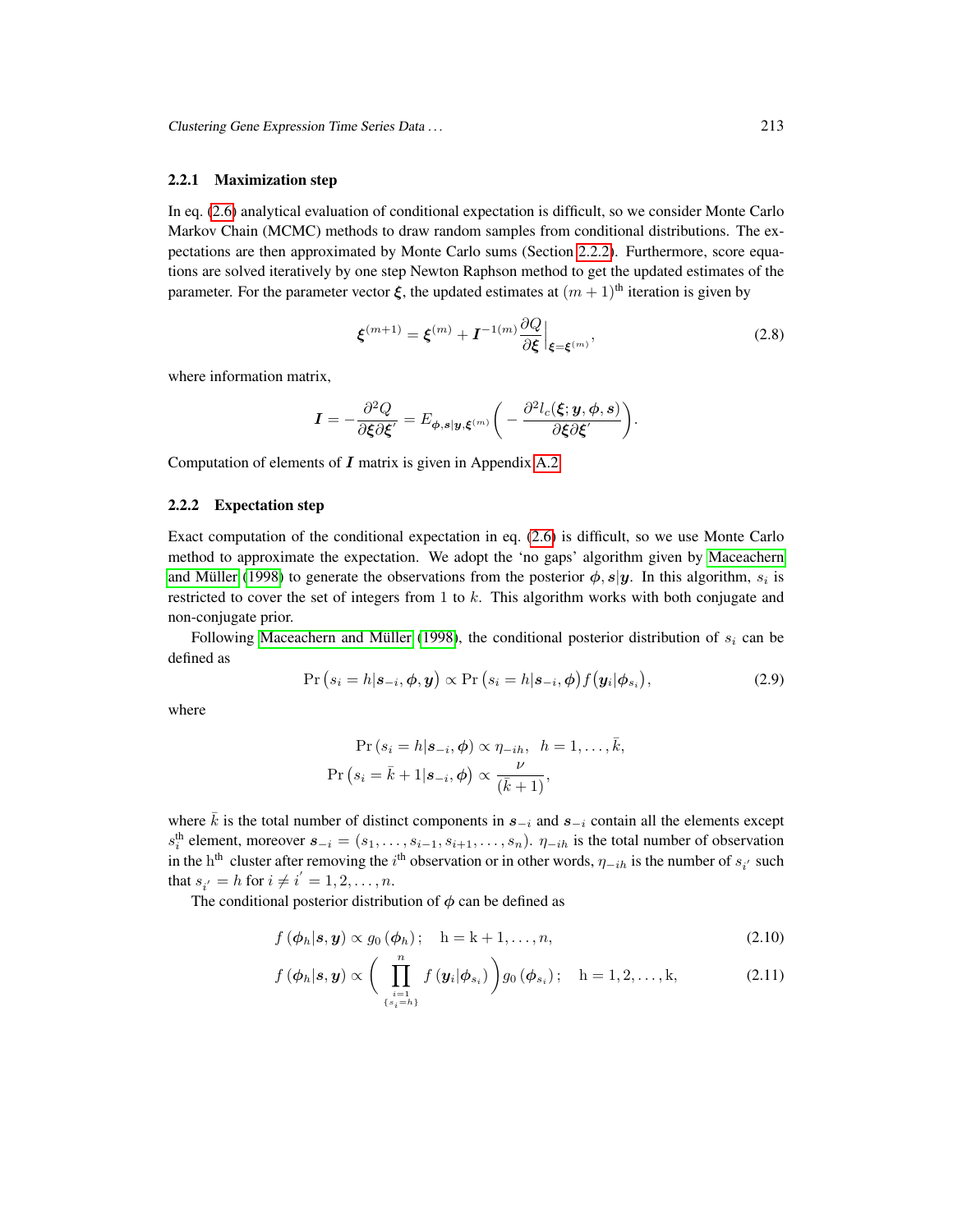where  $g_0(.|\tau)$  is the density function of base distribution  $G_0$ . As the computation of conditional distributions  $(\alpha_h|\gamma_h, s, y)$ ,  $(\gamma_h|\alpha_h, s, y)$  given in eq. [\(2.12\)](#page-7-0) is straightforward. Therefore, to generate sample from eq. [\(2.10\)](#page-6-1), we utilise the Gibbs sampling approach.

<span id="page-7-0"></span>
$$
\boldsymbol{\alpha}_h|\mathbf{s},\boldsymbol{\gamma}_h,\mathbf{y}\sim N_2(\boldsymbol{\mu}_{\alpha_h},\boldsymbol{\Omega}_{\alpha_h}),\quad \boldsymbol{\gamma}_h|\boldsymbol{\alpha}_h,\mathbf{s},\mathbf{y}\sim N_T(\boldsymbol{\mu}_{\gamma_h},\boldsymbol{\Omega}_{\gamma_h}),
$$
(2.12)

where

$$
\boldsymbol{\mu}_{\alpha_h} = \boldsymbol{\Omega}_{\alpha_h} \sum_{\stackrel{i=1}{\{s_i = h\}} }^n \left(\sigma_e^2 \boldsymbol{I} \right)^{-1} \boldsymbol{Z}^{'}_{1i} \big( \boldsymbol{y}_i - \boldsymbol{X}_i \boldsymbol{\beta} - \boldsymbol{Z}_{2i} \gamma_h \big), \quad \boldsymbol{\Omega}_{\alpha_h} = \bigg[ \sum_{\stackrel{i=1}{\{s_i = h\}} }^n \left(\sigma_e^2 \boldsymbol{I} \right)^{-1} \boldsymbol{Z}^{'}_{1i} \boldsymbol{Z}_{1i} + \boldsymbol{\Sigma}_{\alpha}^{-1} \bigg]^{-1},
$$
  

$$
\boldsymbol{\mu}_{\gamma_h} = \boldsymbol{\Omega}_{\gamma_h} \sum_{\stackrel{i=1}{\{s_i = h\}} }^n \left(\sigma_e^2 \boldsymbol{I} \right)^{-1} \boldsymbol{Z}^{'}_{2i} \big( \boldsymbol{y}_i - \boldsymbol{X}_i \boldsymbol{\beta} - \boldsymbol{Z}_{1i} \alpha_h \big), \quad \boldsymbol{\Omega}_{\gamma_h} = \bigg[ \sum_{\stackrel{i=1}{\{s_i = h\}} }^n \left(\sigma_e^2 \boldsymbol{I} \right)^{-1} \boldsymbol{Z}^{'}_{2i} \boldsymbol{Z}_{2i} + \boldsymbol{\Sigma}_{\gamma}^{-1} \bigg]^{-1}.
$$

Ultimately the process to generate samples from joint posterior distribution  $\phi$ ,  $s|y$  is given below:

- (i) Let the current state of Markov chain consists of  $\mathbf{s} = (s_1, s_2, \dots, s_n)$  and  $\phi = (\phi_1, \phi_2, \dots, \phi_n)$  $\phi_n$ ).
- (ii) For  $i = 1, 2, \ldots, n$ ,  $\eta_{s_i}$  is the number of  $s_{i'}$  such that  $s_{i'} = s_i$ ,  $i' = 1, 2, \ldots, n$  or  $\eta_{s_i}$  denote the size of  $s_i$ <sup>th</sup> cluster.
	- (a) if  $\eta_{s_i}$  is not a singleton set then re-sample  $s_i$  with probabilities given in eq. [\(2.9\)](#page-6-2).
	- (b) if  $\eta_{s_i}$  is a singleton set then leave  $s_i$  unchanged with probability  $(k-1)/k$ . Else we relabel the cluster sequence s such that  $s_i = k$  and then re-sample  $s_i$  with probabilities given in eq. [\(2.9\)](#page-6-2).
- (iii) From steps (a) and (b) we get the new sequence say  $s' = (s'_1, s'_2, \dots, s'_n)$ . Next we draw a new value of  $\phi$  say  $\phi' = (\phi'_1, \phi'_2, \dots, \phi'_n)$  from the posterior distribution given in eq. [\(2.10\)](#page-6-1) eq. [\(2.11\)](#page-6-3).

We repeat steps (ii), (iii) until we get a sample of size  $m_0$ . Finally, let  $(\phi^{(1)}, s^{(1)}), (\phi^{(2)}, s^{(2)}), \ldots$ ,  $(\phi^{(m_0)}, s^{(m_0)})$  be a sample of size  $m_0$  from joint posterior distribution of  $(\phi, s)$ . Then,

$$
S(\xi) = E_{\phi, s | y, \xi^{(m)}} (S_c(\xi)) \approx \frac{1}{m_0} \sum_{m=1}^{m_0} S_c(\xi; \phi^{(m)}, s^{(m)}),
$$

$$
I = -\frac{\partial S}{\partial \xi} \approx \frac{1}{m_0} \sum_{m=1}^{m_0} \left( -\frac{\partial^2 l_c(\xi; y, \phi^{(m)}, s^{(m)})}{\partial \xi \partial \xi'} \right).
$$

For example  $S_\beta$  can be computed as,

$$
\boldsymbol{S}_{\boldsymbol{\beta}} \approx \frac{1}{m_0} \sum_{m=1}^{m_0} \sum_{i=1}^n \frac{1}{\sigma_e^2} \boldsymbol{X}_i^\prime \left( \boldsymbol{y}_i - \boldsymbol{X}_i \boldsymbol{\beta} - \boldsymbol{Z}_i \boldsymbol{\phi}_{s_i}^{(m)} \right).
$$

The above  $E$  and  $M-$  steps are repeated until convergence is achieved.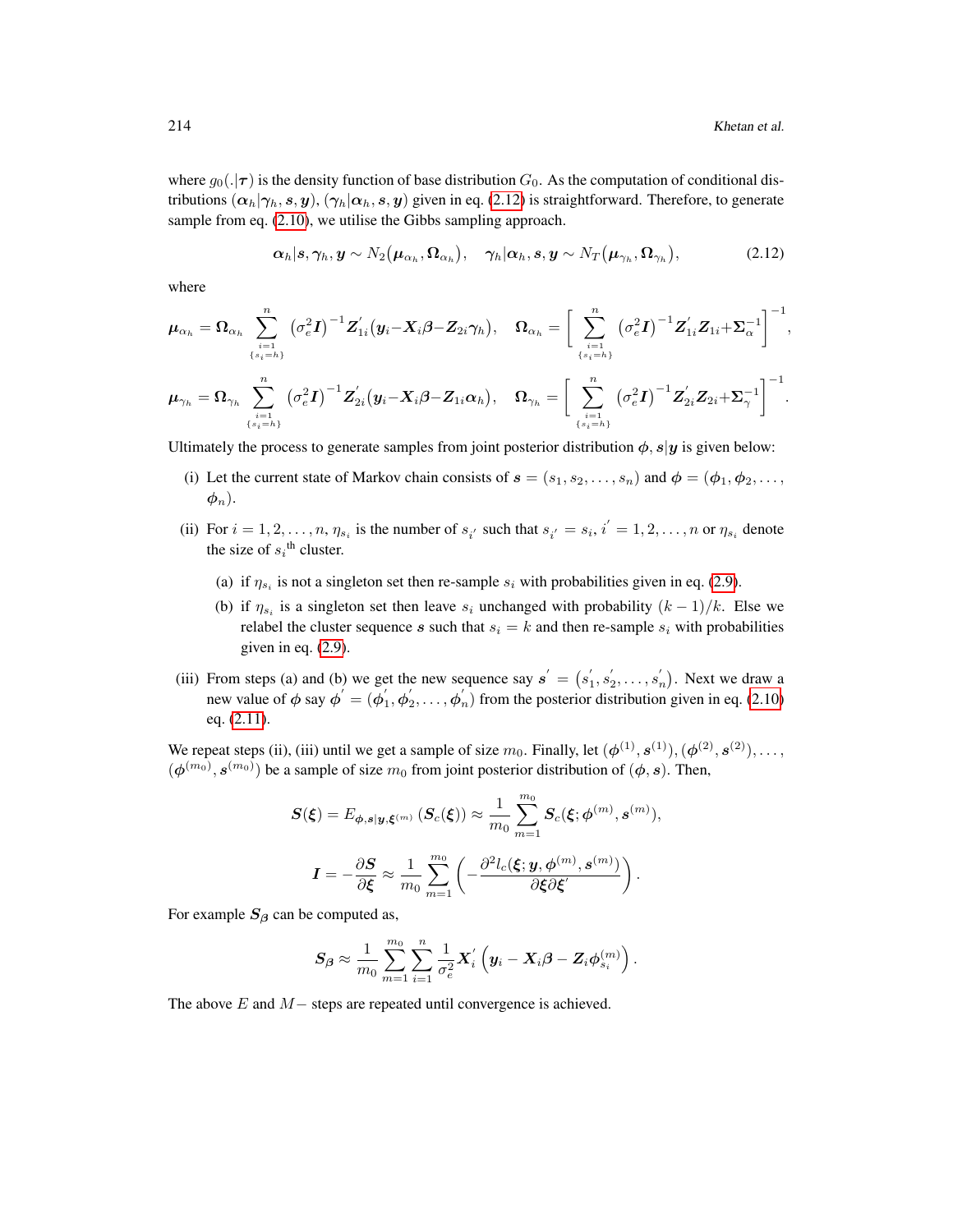Clustering Gene Expression Time Series Data . . . 215

### <span id="page-8-1"></span>2.3 Obtaining the cluster sequence

At each iteration, the Gibbs sampler gives an implicit clustering as  $\phi' = (\phi'_1, \phi'_2, \dots, \phi'_n)$ , where each  $\phi_{s_i}$  indicates a corresponding  $y_i$  (step (iii), Section [2.2.2\)](#page-6-0). Following [Medvedovic and Siva](#page-17-3)[ganesan](#page-17-3) [\(2002\)](#page-17-3) and [Dahl](#page-16-10) [\(2009\)](#page-16-10), for a given cluster sequence we compute the Heterogeneity measure (HM), i.e.

$$
HM(s_1, s_2, \ldots, s_h, \ldots, s_k) = \sum_{h=1}^k \frac{2}{\eta_h - 1} \sum_{i < i' \in s_h} \left| \left| (\boldsymbol{y}_i - \boldsymbol{y}_{i'}) \right| \right|^2.
$$

We select the optimum cluster sequence to be the one with the minimum value of HM.

### <span id="page-8-0"></span>3 Simulation Study

In this section we portray a simulation study to asses the performance of the proposed model. For the simulation we generated a sample of size one hundred from the model

$$
y_{it} = \beta_0 + \beta_1 x_{1it} + f_i(t) + \gamma_{it} + \varepsilon_{it},\tag{3.1}
$$

where for  $i = 1, 2, ..., 20, t = 1, 2, 3, y_{it}$  denotes the  $t<sup>th</sup>$  observation from the  $i<sup>th</sup>$  subject.  $\beta_0$  and  $\beta_1$  are fixed effects,  $f_i(t) = \alpha_{1i}t + \alpha_{2i}t^2$ ;  $\gamma_{it} = 0.427\gamma_{i\overline{t-1}} + e_{it}$ .

In matrix notations,

$$
\mathbf{y}_i = \mathbf{X}_i \boldsymbol{\beta} + \mathbf{Z}_i \mathbf{b}_i + \boldsymbol{\varepsilon}_i; \quad i = 1, 2, \dots, 20,
$$
 (3.2)

where, for  $i = 1, 2, ..., 20$ ,  $\varepsilon_i \sim N_2(\mathbf{0}, 0.48^2\mathbf{I})$ ,  $\mathbf{b}_i \stackrel{d}{=} DP(0.567, G_0)$ ,  $G_0 \sim N_5(\mathbf{0}, \mathbf{\Sigma}_b)$ ,  $\mathbf{\Sigma}_b =$ diag $(0.57^2, 0.65^2, \boldsymbol{\Sigma}_{\gamma}),$  and

$$
\mathbf{\Sigma}_{\gamma} = \begin{bmatrix} 0.5 & 0.2 & 0.1 \\ 0.2 & 0.5 & 0.2 \\ 0.1 & 0.2 & 0.5 \end{bmatrix}.
$$

For the i<sup>th</sup> subject, the predictor variable  $x_1$  is generated from a gamma distribution  $(Gamma(2, 1))$ and we assume  $x_{1i1} = x_{1i2} = x_{1i3}$ . Further, we take the parameter  $\rho$  to be 0.427 and consider it as a known constant throughout. Moreover,  $X_i$  and  $Z_i$  matrices are constructed similarly as for Section [2](#page-3-0) and true parameter values are in the first column of Table [1.](#page-9-0)

MCEM algorithm (Section [2.2\)](#page-4-2) is used for parameter estimation, and standard errors are obtained from the information matrix. In order to check the convergence of the algorithm, estimated values of parameters at each M-step iteration are assessed. We have applied our algorithm using E-step samples of size 1000, 2000, respectively. Figure [1\(](#page-11-0)a,b) depicts the plot of parameter values against M-step iteration number, Figure  $1(c,d)$  exhibits fluctuation in the parameter values using box plots for the E-step samples of size 1000, 2000, respectively. Figure [1\(](#page-11-0)a, b) shows that the M-step typically converges after 20 iterations. Height of the box plots that renders the fluctuating range for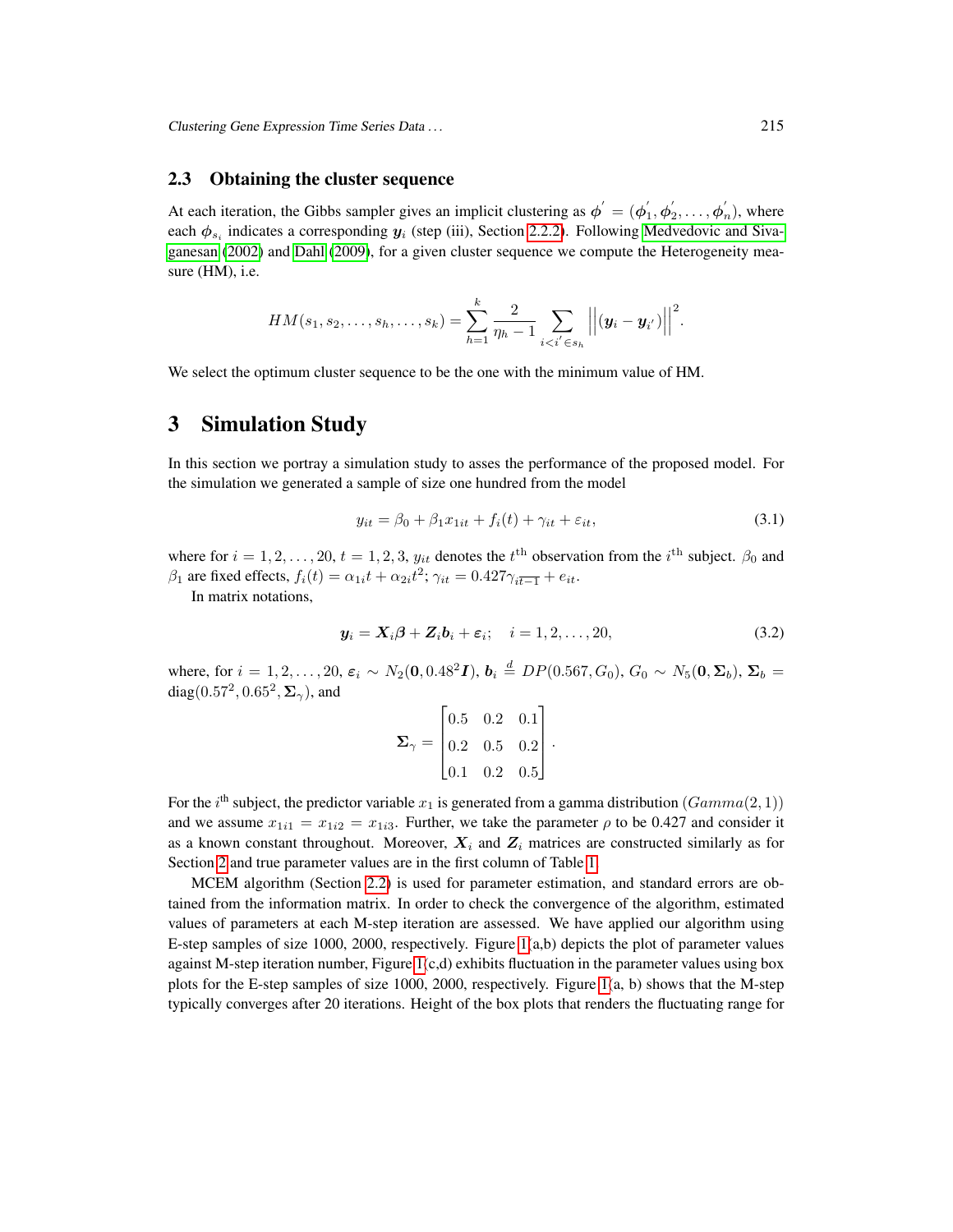| Parameter    | True value | Estimate | SЕ   | <b>Bias</b> | Length of CI |
|--------------|------------|----------|------|-------------|--------------|
| $\beta_0$    | 0.80       | 0.86     | 0.13 | 0.08        | 0.49         |
| $\beta_1$    | 1.30       | 1.38     | 0.04 | 0.06        | 0.17         |
| $\sigma_e^2$ | 0.23       | 0.24     | 0.01 | 0.02        | 0.04         |
| $\sigma_1^2$ | 0.32       | 0.32     | 0.23 | 0.01        | 0.91         |
| $\sigma_2^2$ | 0.42       | 0.37     | 0.28 | 0.14        | 1.09         |
| $\sigma_g^2$ | 0.43       | 0.47     | 0.14 | 0.08        | 0.54         |

<span id="page-9-0"></span>Table 1: Simulation results based on one hundred samples

parameter values also decreases with an increase in the E-step sample size. Hence, it establishes the empirical evidence of the stability of our estimates.

The simulations were repeated 100 times. We consider the E-step sample size to be 1000 and to generate sample from conditional posterior distribution (eq. [\(2.10\)](#page-6-1), eq. [\(2.11\)](#page-6-3)) 500 Gibbs samples were used with a burn-in of 20%. Table [1](#page-9-0) shows the average simulation results in terms of parameter estimates, SEs, relative biases, and lengths of confidence intervals. Absolute average relative bias was computed as  $|100^{-1} \sum_{w=1}^{100} (\hat{\beta}_{uw} - \beta_u)/\beta_u|$ , where  $\hat{\beta}_{uw}$  is the  $u^{\text{th}}$  component of  $\hat{\beta}$  for the  $w^{\text{th}}$ simulation and  $\beta_u$  is the true value.

The results of Table [1](#page-9-0) show that all the estimated values and population parameters are close. The standard errors lie in the interval (0.01, 0.28); the absolute value of relative bias varies from  $2\%$  to 14%. Also, the average length of confidence interval  $\lt 1.1$  for all the parameters. The estimated value of the precision parameter  $\nu$  is 0.62 with sample standard deviation of 0.06. Also, the average number of distinct clusters using estimated  $\nu$  is 2.8, which is close to the true value 2.6. Moreover, we also calculated optimal number of clusters using Silhouette method, the average of optimal clusters is 2.1. This indicates that our procedure for choosing optimal number of clusters is more accurate.

Further, at the convergence of the EM algorithm, we assess the cluster sequences generated and obtain the optimum cluster sequence using the method discussed in Section [2.3.](#page-8-1) We have run 100 simulations with true cluster sequence having two groups and noted down the optimal cluster sequence in each simulation. The true cluster sequence has 65% of observations in cluster 1, and the remaining 35% observations are in cluster 2. The estimated cluster sequence has 50%- 65% observations in group 1, and the remaining are in group 2. Out of one hundred optimum cluster sequences, we get 60 percent of sequences with two or three as number of clusters. Moreover, table [2](#page-10-1) exhibits the proportion of cluster sequence with 2 or 3 clusters.

In order to compare the proposed method with the model based clustering using 'mclust' function of R. We compute Fowlkes-Mallows (FM) index [\(Fowlkes and Mallows, 1983\)](#page-16-13), variation of the information (VI) index [\(Arabie and Boorman, 1973\)](#page-16-14) and the optimal number of clusters, given in Table [3.](#page-10-2) The FM index is used to determine the similarity between two clusterings. The higher value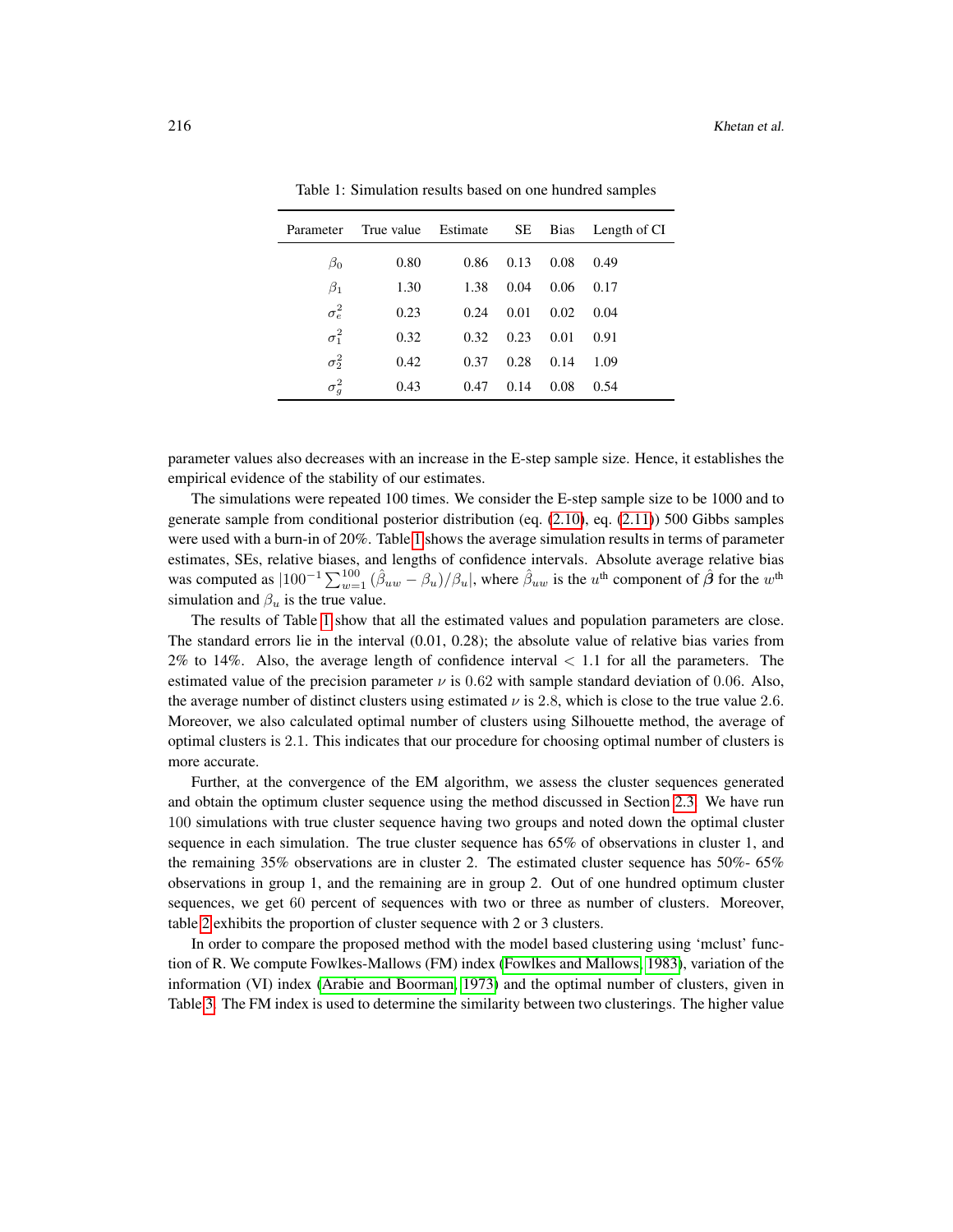<span id="page-10-1"></span>

| Remove clusters which has Proportion |    |
|--------------------------------------|----|
| only 1 observation                   | 72 |
| less than 2 observations             | 91 |

Table 2: Proportion of cluster sequence with less than 3 clusters

of this index indicates greater similarity between the cluster sequence obtained from mclust and the true cluster sequence. The VI index is a measure of the distance between two clusterings (partitions of elements). The results presented in Table [3](#page-10-2) shows that our proposed algorithm is more reliable as compared to Gaussian finite mixture model.

Table 3: Results of FM, VI index and optimal number of clusters

<span id="page-10-2"></span>

|                 | mclust | proposed |
|-----------------|--------|----------|
| FM              | 0.48   | 0.53     |
| VI              | 2.01   | 1.80     |
| no. of clusters | 5.19   | 2.80     |

Further, to see the performance of the proposed method over kmeans we carried a short simulation study where there is almost zero temporal covariance (i.e.,  $\rho = 0$ ) and also choose small values for the covariate coefficient. The two methods are compared using optimal number of clusters. We take true optimal number of clusters as 2.4 and note that the optimal number of clusters using Silhouette method and proposed algorithm are 2.2 and 2.7 respectively. Similarly, we can consider other cases and compare the results.

These behaviours are highly desirable. It encourages using the Dirichlet Process with multivariate normal base distribution for random parameters of a quadratic function and autoregressive model at the estimation stage. These simulation results establish that an MCEM-type algorithm works well for finite samples, even for the complex model structure.

We have used R programming to perform all the simulations. The simulation code with specifications given above takes approximately 7 hours to run one iteration. We have done parallel computing with 6 cores CPU, however with high performance computing system, running time can be further reduced.

# <span id="page-10-0"></span>4 Gene Data Analysis

In [Mehra et al.](#page-17-7) [\(2006\)](#page-17-7), a whole genome cDNA microarray Streptomyces coelicolor was studied. The database had 7, 825 genes. From these genes, using a dynamic time warping algorithm 491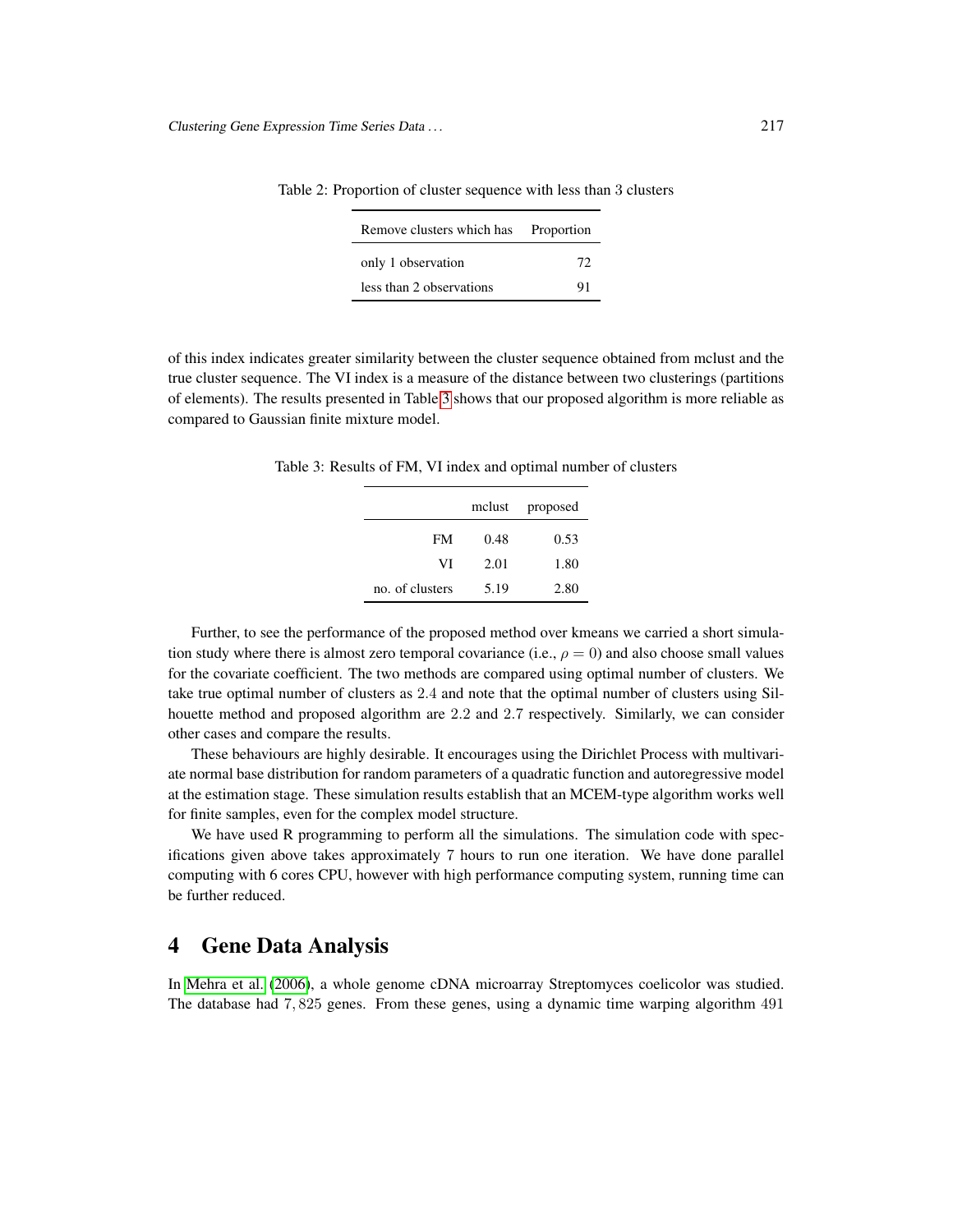

<span id="page-11-0"></span>Figure 1: M-step convergence and fluctuations of parameters. The points plotted indicate the fluctuation range using box plot and convergence of parameters using line graph from 100 M-steps. Plots on the left (a, c) correspond to the case when E-step sample size is 1000. Plots on the right (b, d) correspond to the case when E-step sample size is 2000.

kinetically differentially expressed genes were chosen (see [Mehra et al., 2006,](#page-17-7) for details). These kinetically differentially expressed genes were further classified into two classes the wild type and  $\Delta absA1$ . We chose our 18 genes from one of these classes of genes by fitting a quadratic trend over time and an  $AR(1)$  model, because our proposed model has quadratic function of time,  $AR(1)$  term in it. Subsequently, 18 genes were chosen which has  $R^2 > 0.65$ , AIC < 8.

The selected genes were measured over 10, 16, 22, 27 and 37 hours. The level 0 category of a gene belongs to one of the four categories: secondary metabolism, defined family regulators, two-component systems, other regulation.

Our goal is to analyse the data using the proposed algorithm (Section [2\)](#page-2-0). We also find the cluster sequence using the heterogeneity measure based on the distance of observations within a cluster. Optimum cluster sequence will be useful to know which category genes behave similarly.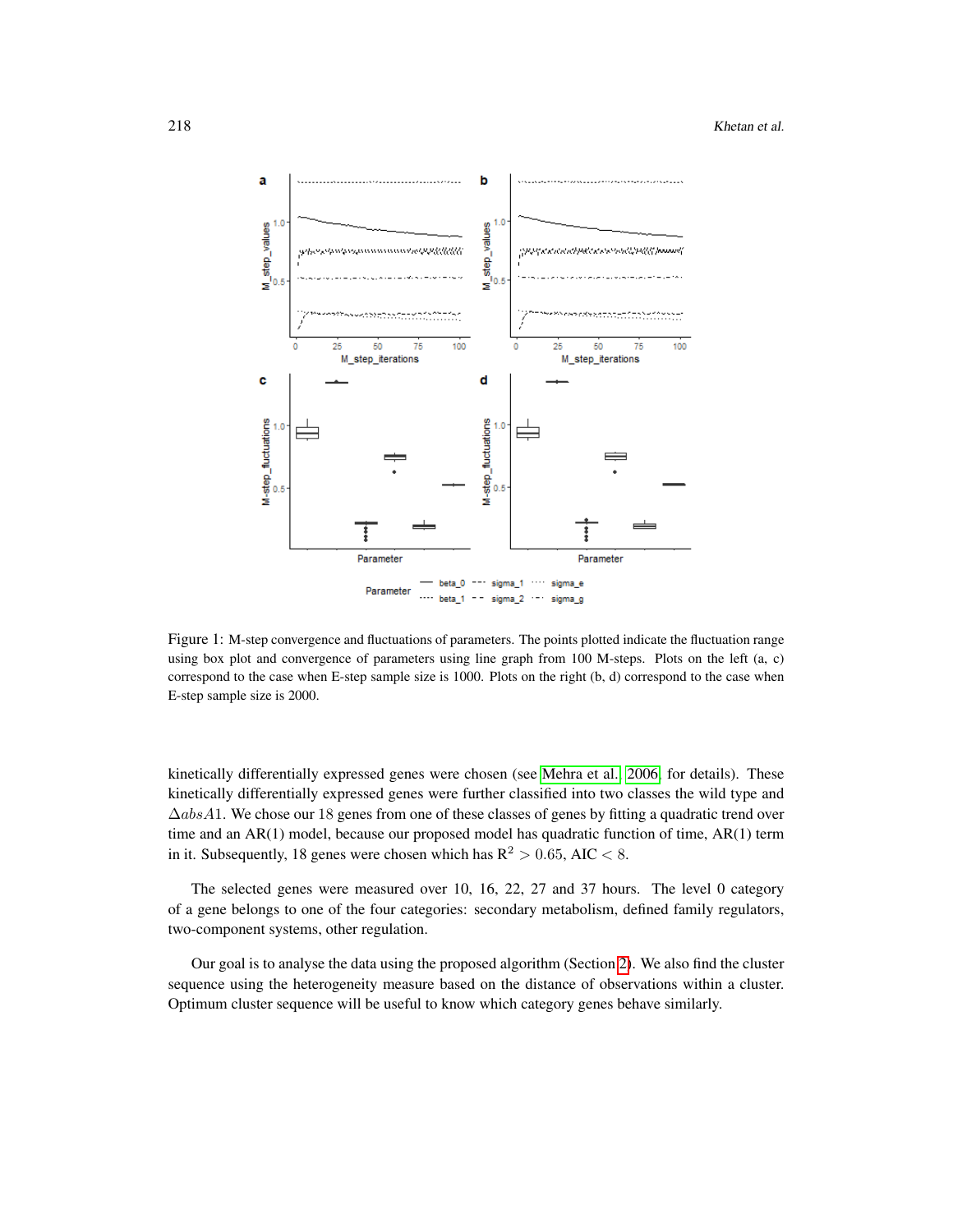|                                                                |  |  |  |  | $\beta_0$ $\beta_1$ $\beta_2$ $\beta_3$ $\sigma_e^2$ $\sigma_1^2$ $\sigma_2^2$ $\sigma_q^2$ $\rho$ $\nu$ |  |
|----------------------------------------------------------------|--|--|--|--|----------------------------------------------------------------------------------------------------------|--|
| Estimate 0.58 -0.73 -0.46 -1.68 0.26 0.42 0.17 0.29 0.005 0.53 |  |  |  |  |                                                                                                          |  |
|                                                                |  |  |  |  | S.E. 0.10 0.14 0.19 0.14 0.01 0.24 0.23 0.11 0.23 0.47                                                   |  |

<span id="page-12-0"></span>Table 4: Results based on gene data

We fit the following Dirichlet process linear mixed model:

$$
y_{it} = \beta_0 + \beta_1 \text{level0}_2 + \beta_2 \text{level0}_3 + \beta_3 \text{level0}_4 + \beta_4 \text{level0}_5
$$
  
+ 
$$
\alpha_{1i}t + \alpha_{2i}t^2 + \gamma_{it} + \varepsilon_{it},
$$
 (4.1)

where for the real data,  $i = 1(1)18$ ;  $t = 1(1)5$ . The level 0 category is assumed to be a fixed effect and is represented by an indicator variable,  $\gamma_{it} = \rho \gamma_{it} = + e_{it}$ ;  $e_{it}$  and  $\varepsilon_{it}$  are the independent normal variates with variances  $\sigma_g^2$  and  $\sigma_e^2$  respectively.

| Cluster no. | Cluster size | Observation no.             |
|-------------|--------------|-----------------------------|
|             | 6            | 1, 4, 7, 9, 10, 16          |
| 2           | 3            | 2, 12, 15                   |
| 3           | 1            | 3                           |
|             | x            | 5, 6, 8, 11, 13, 14, 17, 18 |

<span id="page-12-1"></span>Table 5: Number of observations in each cluster

To run the proposed algorithm in the above data set, we assumed the E-step sample size 1000 with a burn-in of 40%. The initial values of fixed effects ( $\beta_0$ ,  $\beta_1$ ,  $\beta_2$ ,  $\beta_3$ ) are (0.71, −0.73, −0.46, −1.68), obtained by fitting the simple linear model with fixed effect as level 0 category. The starting values of variance components and precision parameter  $(\sigma_e^2, \sigma_1^2, \sigma_2^2, \sigma_g^2, \rho, \nu)$  are  $(0.32, 0.20, 0.03,$ 0.32, 0.62, 0.50), chosen in such a way that it allows the proposed algorithm to start with small values. With the above initial values, algorithm converges in 42 iterations. The real data took about 2 days to give the final output. Table [4](#page-12-0) reports the estimated values and standard errors of all population parameters. The standard errors of all the parameters except the precision parameter  $\nu$  lie in the small interval (0.01, 0.23). Table [5](#page-12-1) reports the size of cluster and number of observations in each cluster. Further, we observe that cluster 2 has putative marR-family regulatory protein, putative AbaA-like regulatory protein and putative tetR-family transcriptional regulator. All the genes are coding for proteins involved with antibiotic regulations and have been mentioned as putative. Similar interpretation can be made for other clusters as well. We also ran a k-means clustering algorithm with 4 centres. The results showed the same cluster sizes for all the four clusters, however the exact cluster sequences differed.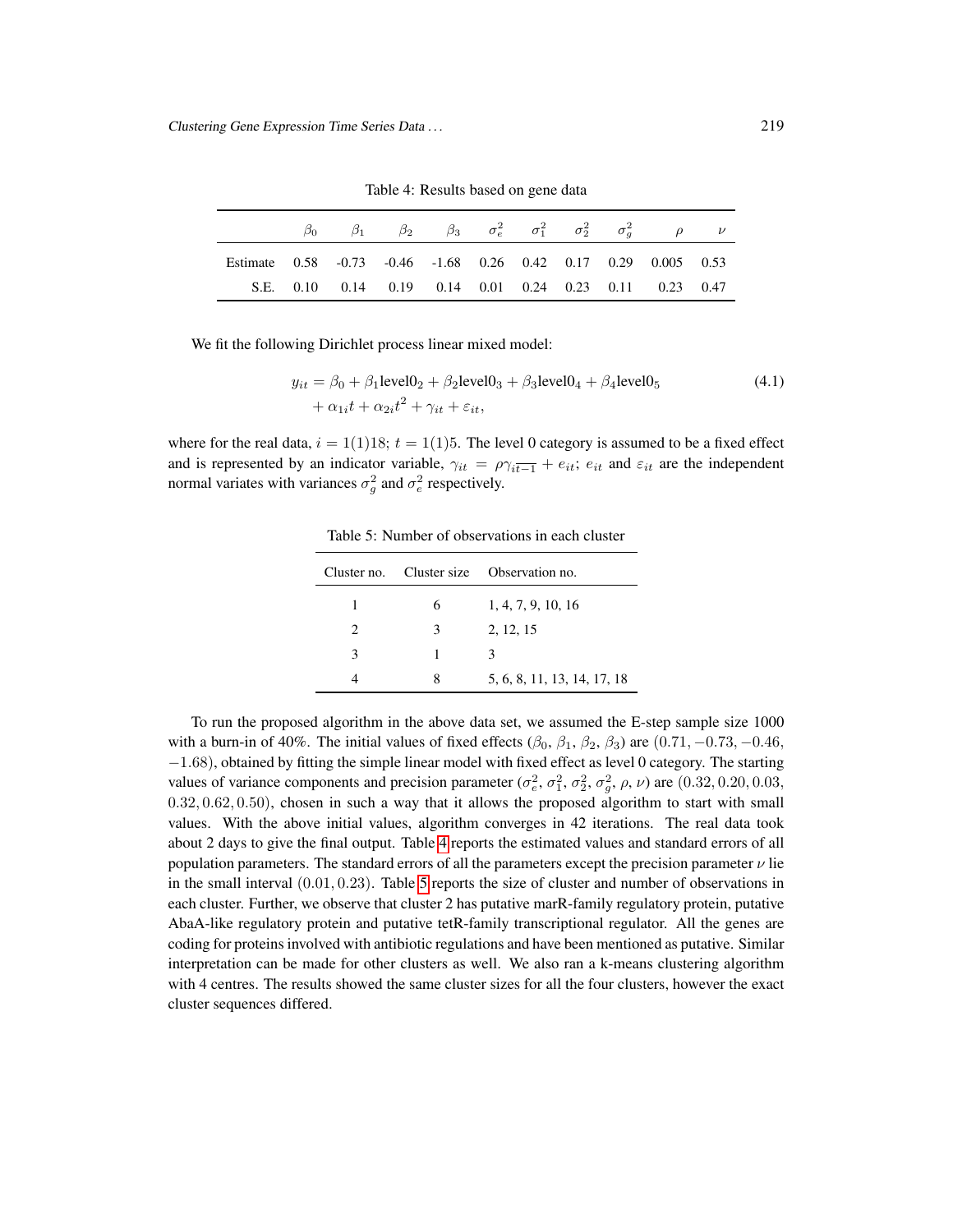Moreover, to check the convergence of the algorithm we asses each M-step iteration likewise to section [3.](#page-8-0) Figure [2](#page-13-1) shows that the algorithm converges approximately after 42 iterations.



<span id="page-13-1"></span>Figure 2: M-step convergence of parameters based on the gene data. It indicates convergence of parameters using line graph from one hundred M-steps.

# <span id="page-13-0"></span>5 Concluding Remarks

This paper has proposed the Dirichlet process linear mixed model using a non-parametric Bayesian approach with MCMC. The Dirichlet process introduces the flexibility and effectiveness in the linear mixed model set up. An EM type algorithm has been used to reduce the algebraic expressions' complexity in the estimation procedure. Samples have been generated using a Gibbs sampler, which is one of the convenient methods of MCMC to compute the expectation step. In the maximization step, Newton Raphson's method has been used to update the parameters.

From the above analyses, it may be concluded that the proposed estimation algorithm under the linear mixed model with a DP prior is highly effective including the time series data and at the same time it provides good estimates with small standard errors. These results (bias and S.E.) justify the use of the Dirichlet process in the linear mixed model setup. If we increase the number of samples in the expectation step, one may find a noticeable increase in the parameter estimates' efficiencies. However, the computation time increases due to a large number of samples. Hence, considering the properties, i.e., bias, standard errors, and confidence interval of the estimates, we can recommend them for their practical applications in real-life problems.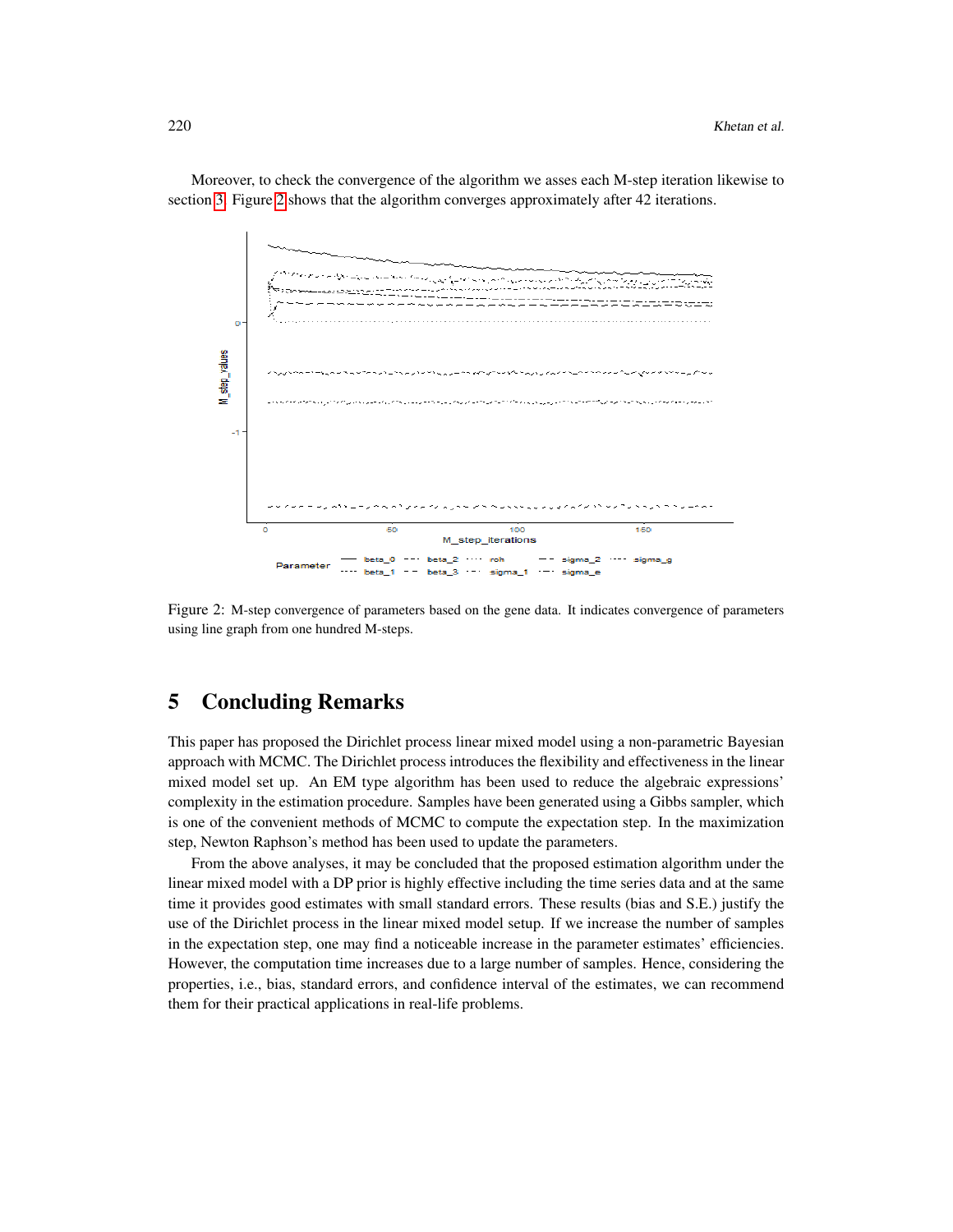# Acknowledgement

The work of S. Mukhopadhyay was supported by the Science and Research Engineering Board (Department of Science and Technology, Government of India) [Grant Number: RD/0118−DST0000− 004]. We would also like to acknowledge Dr. Sarika Mehra, Department of Chemical Engineering, IIT Bombay for providing the gene data. We thank the Editor and two reviewers for their constructive comments, which help us to improve the manuscript.

# A Appendix

### <span id="page-14-0"></span>A.1 Proof of proposition [1](#page-4-3)

$$
S(\theta) = \frac{\partial l}{\partial \theta} = \frac{\partial}{\partial \theta} \log L = \frac{\partial}{\partial \theta} \log \int_{u} L_{c} du \; ; \; L, L_{c} \text{ marginal, complete data likelihood}
$$

$$
= \frac{1}{\int_{u} L_{c} du} \int_{u} \frac{\partial}{\partial \theta} L_{c} du
$$

$$
= \frac{1}{\int_{u} L_{c} du} \int_{u} L_{c} \frac{\partial}{\partial \theta} \log L_{c} du
$$

$$
= \int_{u} \frac{\partial}{\partial \theta} \log L_{c} \frac{f(y|\theta, u)g(u)}{\int_{u} f(y|\theta, u)g(u) du}
$$

$$
= \int_{u} \left(\frac{\partial l_{c}}{\partial \theta}\right) f(u|\theta, y) du
$$

$$
= E_{u|y} \left(\frac{\partial l_{c}}{\partial \theta}\right) = E_{u|y} \left(S_{c}(\theta)\right)
$$

### <span id="page-14-1"></span>A.2 Elements of the information matrix

To find the elements of  $I$  matrix we use the following general result from the matrix theory [\(Searle](#page-17-9) [et al., 2006\)](#page-17-9).

If  $M$  is a square matrix whose elements are functions of a scalar variable  $x$ , then

$$
\frac{\partial \ln |M|}{\partial x} = tr\left(M^{-1}\frac{\partial M}{\partial x}\right); \quad \frac{\partial M^{-1}}{\partial x} = -M^{-1}\frac{\partial M}{\partial x}M^{-1},
$$

where tr, the trace, denotes the sum of the diagonal elements of a square matrix.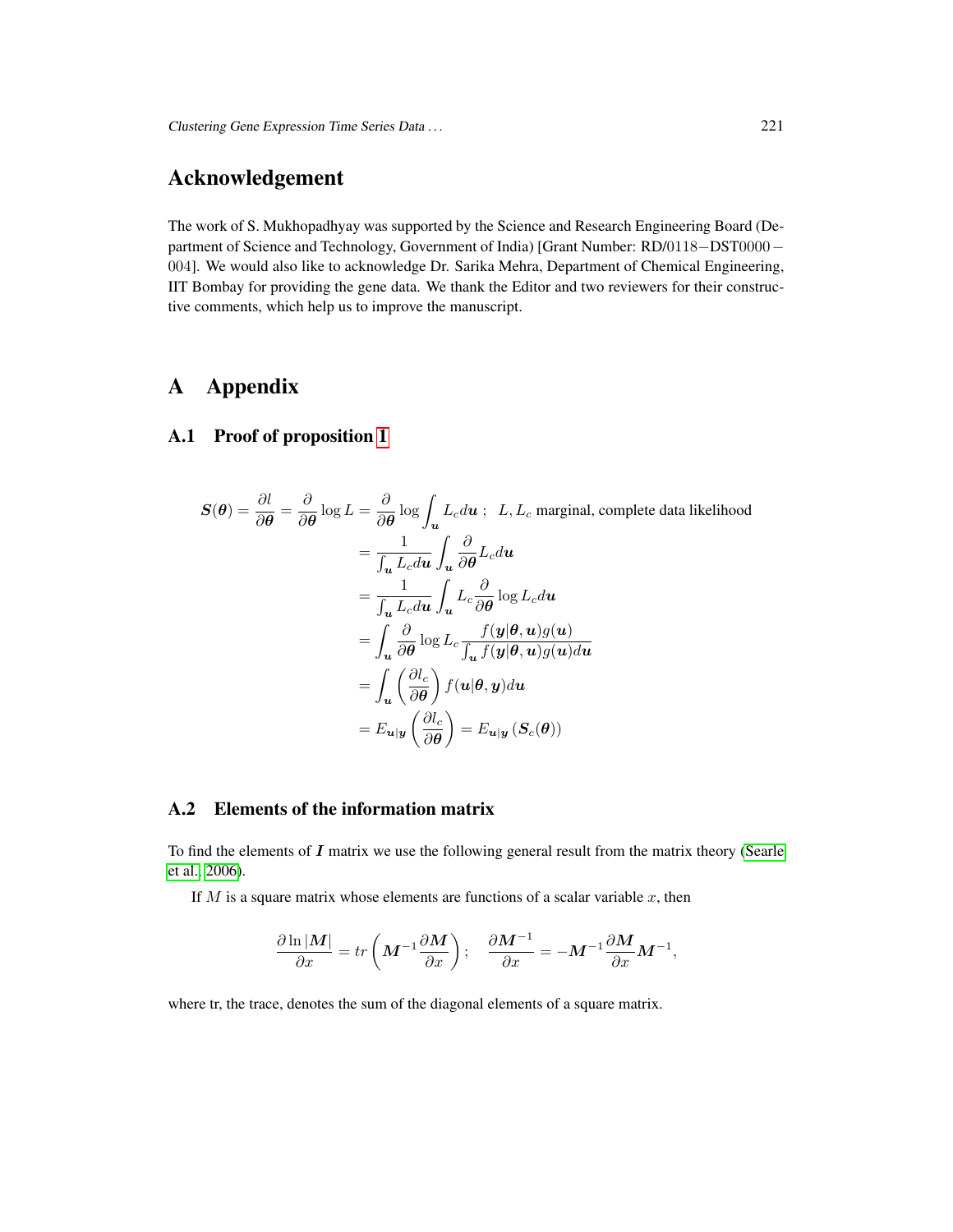$$
\begin{bmatrix}\nI_{\beta\beta} & I_{\beta\sigma_e^2} & 0 & 0 & 0 & 0 & 0 \\
I_{\sigma_e^2\beta} & I_{\sigma_e^2\sigma_e^2} & 0 & 0 & 0 & 0 & 0 \\
0 & 0 & I_{\sigma_1^2\sigma_1^2} & 0 & 0 & 0 & 0 \\
0 & 0 & 0 & I_{\sigma_2^2\sigma_2^2} & 0 & 0 & 0 \\
0 & 0 & 0 & 0 & I_{\sigma_g^2\sigma_g^2} & I_{\sigma_g^2\rho} & 0 \\
0 & 0 & 0 & 0 & I_{\rho\sigma_g^2} & I_{\rho\rho} & 0 \\
0 & 0 & 0 & 0 & 0 & 0 & I_{\nu\nu}\n\end{bmatrix}, \text{ where}
$$

$$
I_{\beta\beta} = -E_{\phi,s|y,\xi^{(m)}} \left( \frac{\partial^2 l_c(\xi; y, \phi, s)}{\partial \beta \partial \beta'} \right) = E_{\phi,s|y,\xi} \left( \sum_{i=1}^n \frac{1}{\sigma_e^2} X_i' X_i \right),
$$
  
\n
$$
I_{\beta\sigma_e^2} = -E_{\phi,s|y,\xi^{(m)}} \left( \frac{\partial^2 l_c(\xi; y, \phi, s)}{\partial \beta \partial \sigma_e^2} \right) = E_{\phi,s|y,\xi} \left( \sum_{i=1}^n \frac{1}{\sigma_e^4} X_i' (y_i - X_i \beta - Z_i \phi_{s_i}) \right),
$$
  
\n
$$
I_{\sigma_e^2 \sigma_e^2} = E_{\phi,s|y,\xi^{(m)}} \left( \sum_{i=1}^n \left( -\frac{T}{2\sigma_e^4} + \frac{1}{\sigma_e^6} (y_i - X_i \beta - Z_i \phi_{s_i})' (y_i - X_i \beta - Z_i \phi_{s_i}) \right) \right),
$$
  
\n
$$
I_{\nu\nu} = E_{\phi,s|y,\xi^{(m)}} \left( \sum_{\nu=1}^n \frac{1}{(\nu + i - 1)^2} \right),
$$
  
\n
$$
I_{\sigma_g^2 \sigma_g^2} = E_{\phi,s|y,\xi^{(m)}} \left( \sum_{i=1}^n \left( -\frac{1}{2\sigma_f^4} + \frac{1}{\sigma_g^6} \phi_{s_i[j]}^2 \right) \right), \quad j = 1, 2,
$$
  
\n
$$
I_{\sigma_g^2 \sigma_g^2} = E_{\phi,s|y,\xi^{(m)}} \left( \sum_{i=1}^n \frac{1}{\sigma_g^4} \phi_{s_i[-q]}^4 R^{-1} R^{-1} \phi_{s_i[-q]} \right), \quad q = (1, 2),
$$
  
\n
$$
I_{\sigma_g^2 \rho} = E_{\phi,s|y,\xi^{(m)}} \left( \sum_{i=1}^n \frac{1}{\sigma_g^4} \phi_{s_i[-q]}^4 R^{-1} R^* R^{-1} \phi_{s_i[-q]} \right), \quad q = (1, 2),
$$
  
\n
$$
I_{\rho\rho} = E_{\phi,s|y,\xi^{(m)}} \left( \sum_{i=1}^
$$

where  $\phi_{s_i} = (\phi_{s_i[1]}, \phi_{s_i[2]}, \dots, \phi_{s_i[T+2]}), \phi_{s_i[-j]}$  contains all elements of  $\phi_{s_i}$  except the j<sup>th</sup> element, and

$$
\boldsymbol{R}^*=\frac{\partial \boldsymbol{R}}{\partial \rho}, \quad \boldsymbol{R}^{**}=\frac{\partial^2 \boldsymbol{R}}{\partial \rho^2}, \quad \boldsymbol{R}^0=\boldsymbol{R}^{-1}\boldsymbol{R}^*\boldsymbol{R}^{-1}.
$$

# References

<span id="page-15-0"></span>Aghabozorgi, S., Seyed Shirkhorshidi, A., and Ying Wah, T. (2015), "Time-series clustering - A decade review," *Information Systems*, 53, 16–38.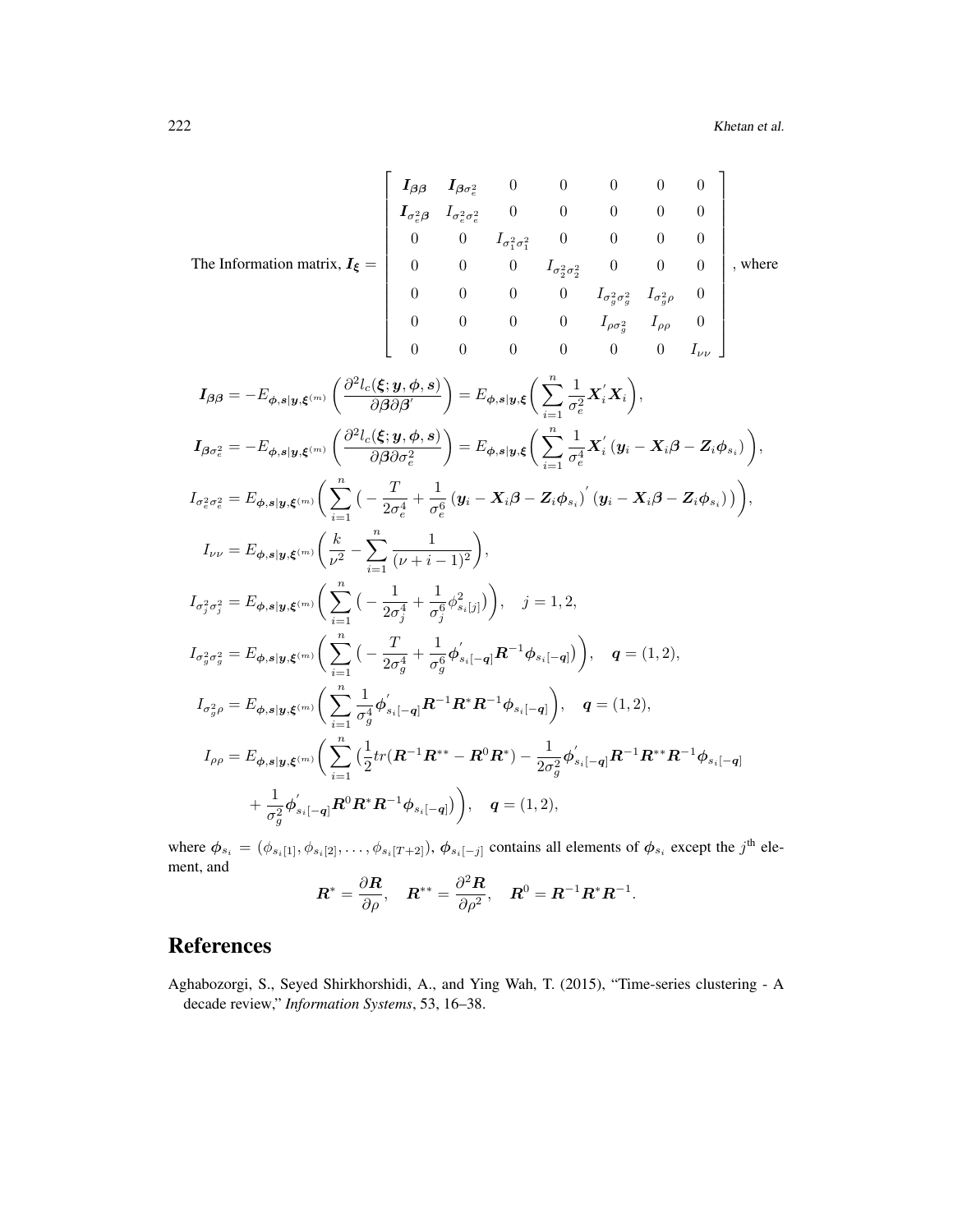- <span id="page-16-14"></span>Arabie, P. and Boorman, S. A. (1973), "Multidimensional scaling of measures of distance between partitions," *Journal of Mathematical Psychology*, 10, 148–203.
- <span id="page-16-5"></span>Beal, M. J. and Krishnamurthy, P. (2006), "Gene expression time course clustering with countably infinite hidden Markov models," *CoRR*, abs/1206.6, 23–30.
- <span id="page-16-1"></span>Begum, N., Ulanova, L., Wang, J., and Keogh, E. (2015), "Accelerating dynamic time warping clustering with a novel admissible pruning strategy," in *Proceedings of the ACM SIGKDD International Conference on Knowledge Discovery and Data Mining*, pp. 49–58.
- <span id="page-16-7"></span>Booth, J. G., Casella, G., and Hobert, J. P. (2008), "Clustering using objective functions and stochastic search," *Journal of the Royal Statistical Society. Series B: Statistical Methodology*, 70, 119– 139.
- <span id="page-16-4"></span>Celeux, G., Martin, O., and Lavergne, C. (2005), "Mixture of linear mixed models for clustering gene expression profiles from repeated microarray experiments," *Statistical Modelling*, 5, 243– 267.
- <span id="page-16-11"></span>Charles E. Antoniak (1986), "Mixture of Dirichlet Processes with applications to Bayesian nonparametric problems," *Annals of Statistics*, 14, 590–606.
- <span id="page-16-8"></span>Cooke, E. J., Savage, R. S., Kirk, P. D., Darkins, R., and Wild, D. L. (2011), "Bayesian hierarchical clustering for microarray time series data with replicates and outlier measurements," *BMC Bioinformatics*, 12.
- <span id="page-16-10"></span>Dahl, D. B. (2009), "Model-Based Clustering for Expression Data via a Dirichlet Process Mixture Model," *Bayesian Analysis*, 4, 243–264.
- <span id="page-16-0"></span>de Souto, M. C., Costa, I. G., de Araujo, D. S., Ludermir, T. B., and Schliep, A. (2008), "Clustering cancer gene expression data: A comparative study," *BMC Bioinformatics*, 9, 1–14.
- <span id="page-16-12"></span>Dempster, A. P., Laird, N. M., and Rubin, D. B. (1977), "Maximum Likelihood from Incomplete Data via the EM Algorithm," *Journal of the Royal Statistical Society*, 39, 1–38.
- <span id="page-16-2"></span>Du, M., Ding, S., Xue, Y., and Shi, Z. (2019), "A novel density peaks clustering with sensitivity of local density and density-adaptive metric," *Knowledge and Information Systems*, 59, 285–309.
- <span id="page-16-13"></span>Fowlkes, E. B. and Mallows, C. L. (1983), "A Method for Comparing Two Hierarchical Clusterings," *Journal of the American Statistical Association*, 78, 553–569.
- <span id="page-16-6"></span>Fraley, C. and Raftery, A. E. (2007), "Bayesian regularization for normal mixture estimation and model-based clustering," *Journal of Classification*, 24, 155–181.
- <span id="page-16-3"></span>Green, P. J. and Richardson, S. (2001), "Modelling Heterogenity With and Without the Dirichlet Process," *Scandinavian Journal of Statistics*, 28, 355–375.
- <span id="page-16-9"></span>Kyung, M. (2015), "Dirichlet Process Mixtures of Linear Mixed Regressions," *Communications for Statistical Applications and Methods*, 22, 625–637.